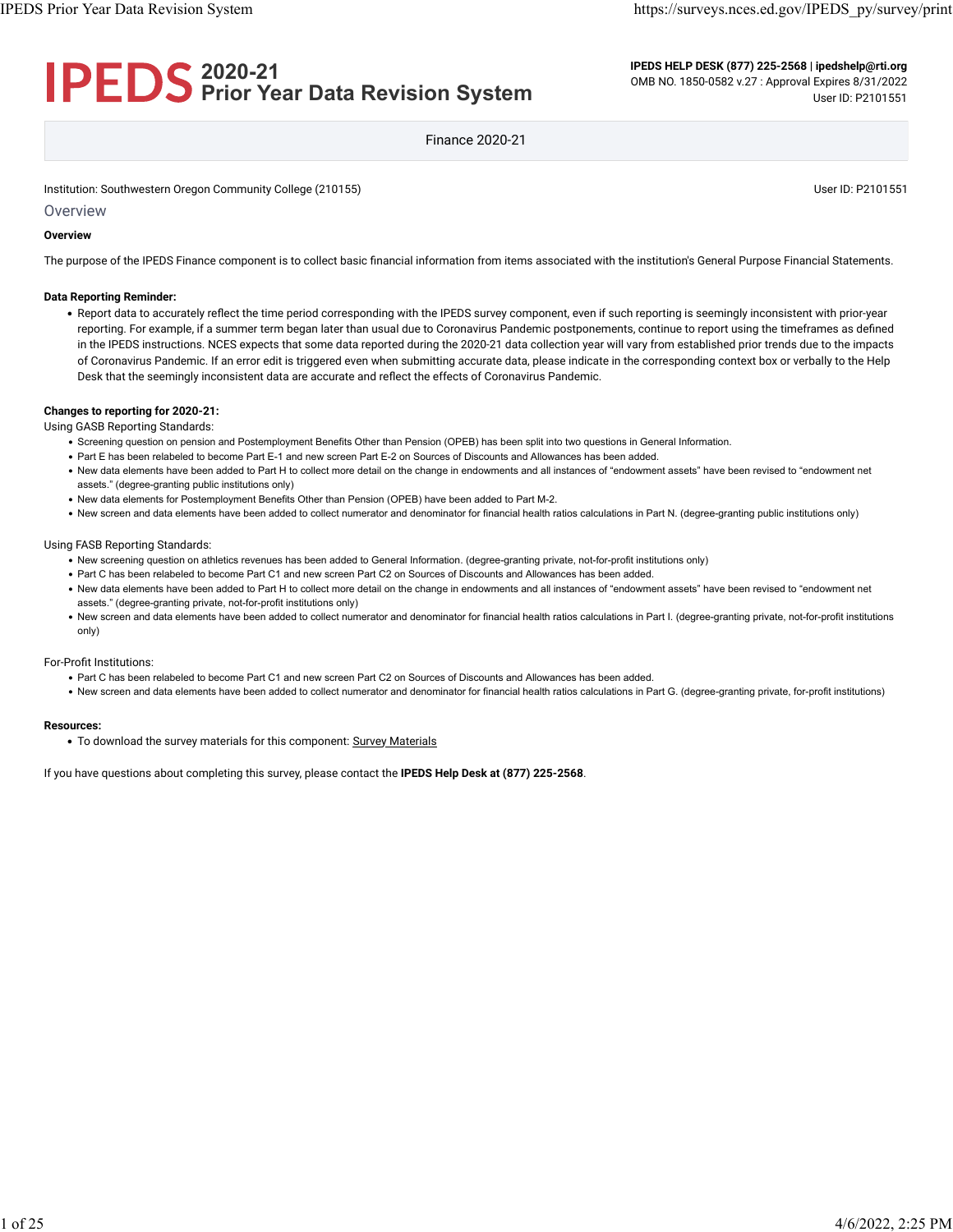## Institution: Southwestern Oregon Community College (210155) User ID: P2101551

## Finance - Public Institutions' Reporting Standard

#### **Reporting Standard**

#### **Please indicate which reporting standards are used to prepare your financial statements:**

- GASB (Governmental Accounting Standards Board), using standards of GASB 34 & 35
- FASB (Financial Accounting Standards Board)

Please consult your business officer for the correct response before saving this screen. Your response to this question will determine the forms you will receive for reporting finance data.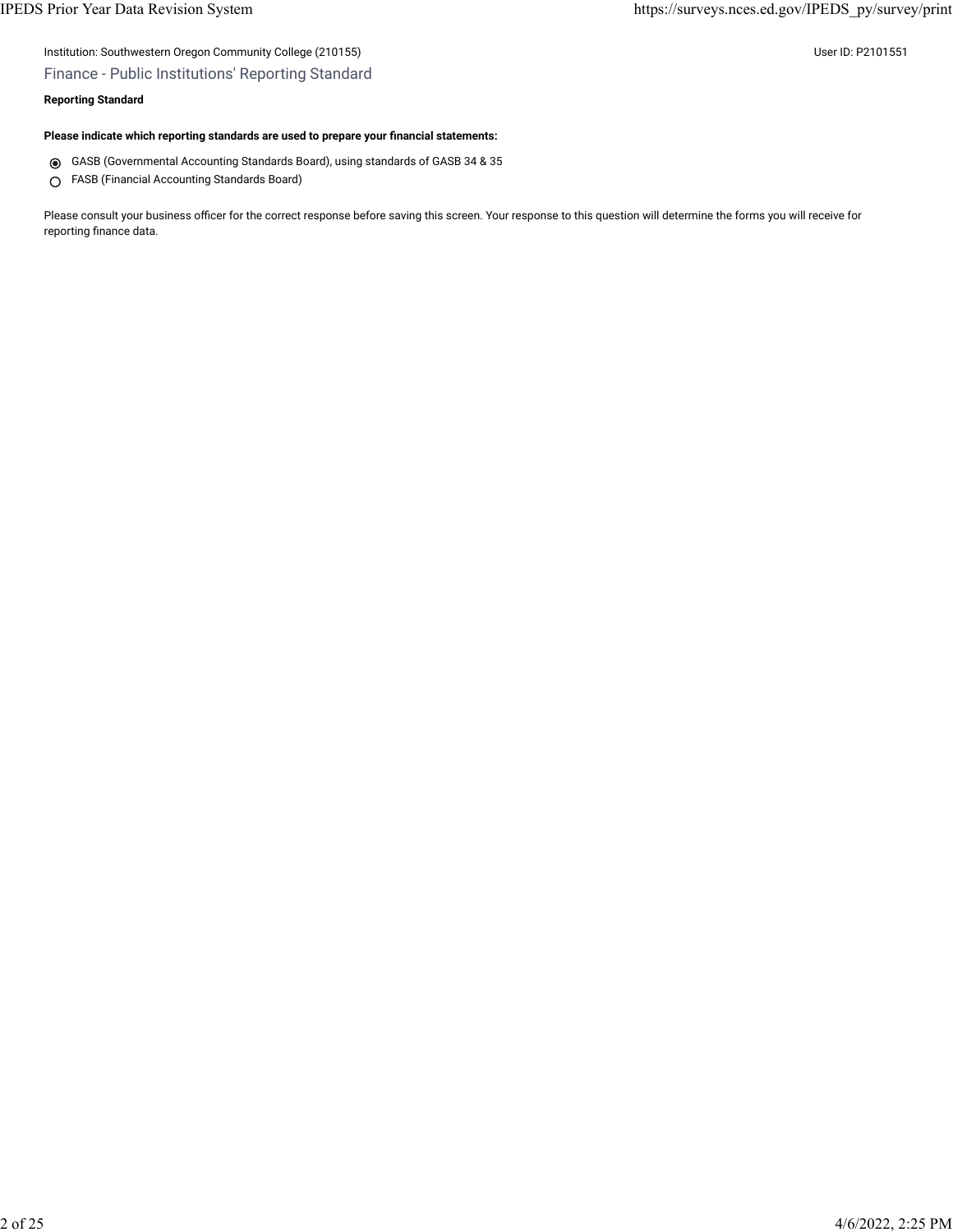# Institution: Southwestern Oregon Community College (210155) Community College (210155)

Finance - Public Institutions Using GASB Standards

## **General Information: GASB-Reporting Institutions (aligned form)**

Reporting Reminder:

- To the extent possible, the finance data requested in this report should be provided from your institution's audited General Purpose Financial Statements (GPFS).
- Please refer to the instructions specific to each screen of the survey for details and references.

#### **1. Fiscal Year Calendar**

This report covers financial activities for the 12-month fiscal year: (The fiscal year reported should be the most recent fiscal year ending before October 1, 2020.)

| Beginning: month/year (MMYYYY)  | Month. | Year:<br>2019 |
|---------------------------------|--------|---------------|
| And ending: month/year (MMYYYY) | Month. | 2020<br>Year: |

#### **2. [Audit Opinion](javascript:openglossary(727))**

Did your institution receive an unqualified opinion on its General Purpose Financial Statements from your auditor for the fiscal year noted above? (If your institution is audited only in combination with another entity, answer this question based on the audit of that entity.)

- Unqualified  $\odot$
- Qualified (Explain in box below)  $\circ$
- Don't know OR in progress (Explain in box below)  $\circ$

#### **3. Reporting Model**

GASB Statement No. 34 offers three alternative reporting models for special-purpose governments like colleges and universities. Which model is used by your institution?

- $\odot$ Business-type activities
- Governmental Activities  $\bigcirc$
- Governmental Activities with Business-Type Activities  $\circ$

#### **4. Intercollegiate Athletics**

a) If your institution participates in intercollegiate athletics, are the expenses accounted for as auxiliary enterprises or treated as student services?

- Auxiliary enterprises
- Student services
- O Does not participate in intercollegiate athletics
- $\bigcirc$  Other (specify in box below)

b) If your institution participates in intercollegiate athletics, indicate the category where these revenues are included (check all that apply):

- $\Box$  Sales and services of educational activities
- $\Box$  Sales and services of auxiliary enterprises
- Does not have intercollegiate athletics revenue
- $\Box$  Other (specify in box below)

#### **5. Endowment Assets**

Does this institution or any of its foundations or other affiliated organizations own [endowment assets](javascript:openglossary(197)) ?

- No  $\bigcirc$
- Yes (report endowment assets)

#### **6. Pension**

Does your institution include defined benefit pension liabilities, expenses, and/or deferrals in its General Purpose Financial Statements?

- $\circ$ No
- $\odot$ Yes

#### **7. Postemployment Benefits Other than Pension (OPEB)**

Does your institution include postemployment benefits other than pension (OPEB) liabilities, expenses, and/or deferrals in its General Purpose Financial Statements? (No/Yes)

- $\circ$ No
- $\odot$ Yes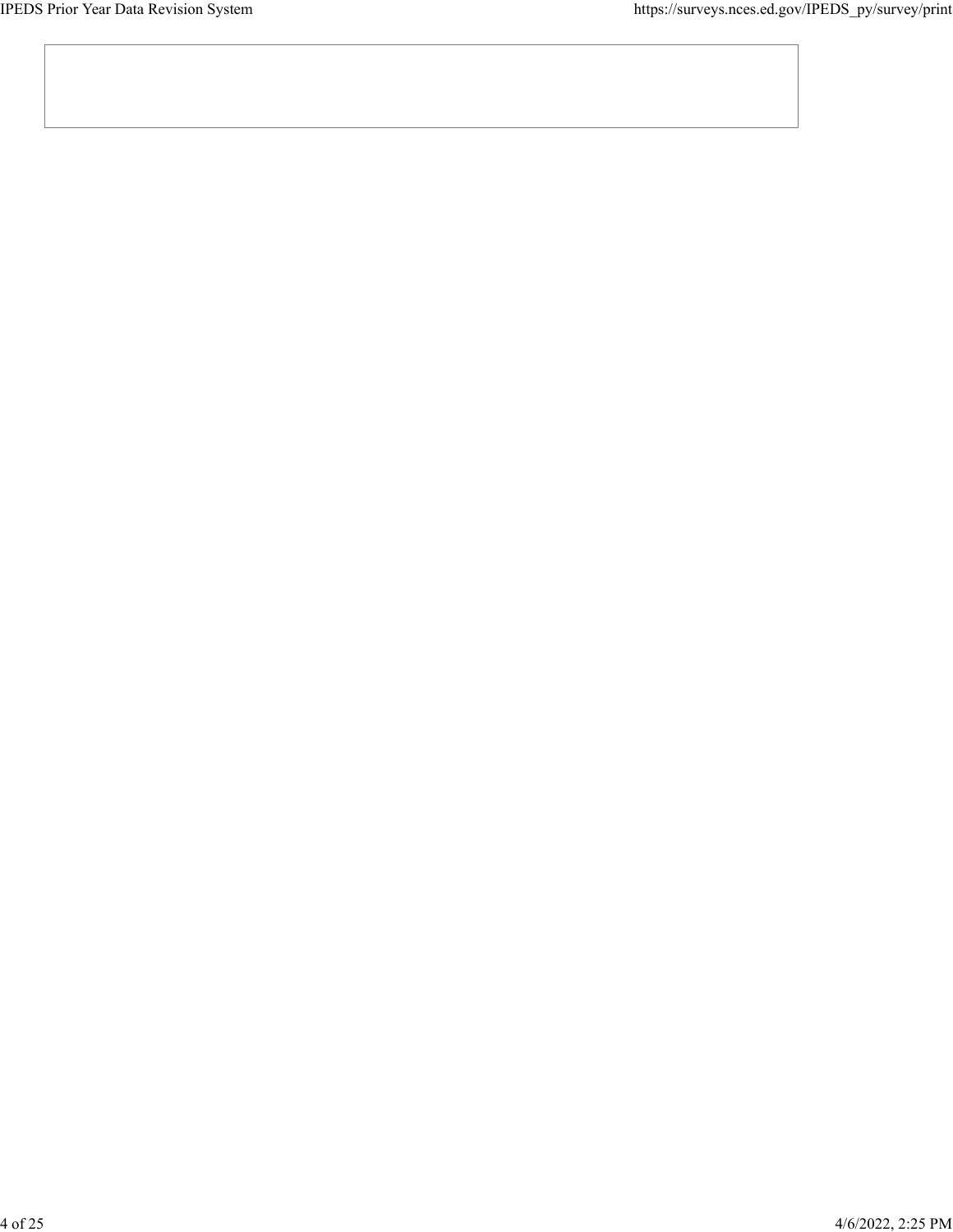Part A - Statement of Net Position Page 1

| Fiscal Year: July 1, 2019 - June 30, 2020 |                                                                                                                                      |                      |                   |  |
|-------------------------------------------|--------------------------------------------------------------------------------------------------------------------------------------|----------------------|-------------------|--|
|                                           | If your institution is a parent institution then the amounts reported in Parts A and D should include ALL of your child institutions |                      |                   |  |
| Line no.                                  |                                                                                                                                      | Current year amount  | Prior year amount |  |
|                                           | <b>Assets</b>                                                                                                                        |                      |                   |  |
| 01                                        | Total current assets                                                                                                                 | 15,576,976           | 33,395,270        |  |
|                                           |                                                                                                                                      |                      |                   |  |
| 31                                        | Depreciable capital assets, net of depreciation                                                                                      | 33,152,223           | 34,019,690        |  |
| 04                                        | Other noncurrent assets<br>$CV=[A05-A31]$                                                                                            | 30,937,607           | 6,363,655         |  |
| 05                                        | Total noncurrent assets                                                                                                              | 64,089,830           | 40,383,345        |  |
| 06                                        | <b>Total assets</b><br>CV=(A01+A05)                                                                                                  | 79,666,806           | 73,778,615        |  |
| 19                                        | <b>Deferred outflows of resources</b>                                                                                                | 4,606,443            | 5,097,404         |  |
|                                           |                                                                                                                                      |                      |                   |  |
|                                           | <b>Liabilities</b>                                                                                                                   |                      |                   |  |
| 07                                        | Long-term debt, current portion                                                                                                      | 2,680,505            | 2,330,224         |  |
| 08                                        | Other current liabilities<br>CV=(A09-A07)                                                                                            | 4,966,766            | 5,470,770         |  |
| 09                                        | Total current liabilities                                                                                                            | 7,647,271            | 7,800,994         |  |
|                                           |                                                                                                                                      |                      |                   |  |
| 10                                        | Long-term debt                                                                                                                       | 53,123,618           | 55,927,811        |  |
| 11                                        | Other noncurrent liabilities<br>CV=(A12-A10)                                                                                         | 19,250,513           | 17,498,155        |  |
| 12                                        | Total noncurrent liabilities                                                                                                         | 72,374,131           | 73,425,966        |  |
|                                           |                                                                                                                                      |                      |                   |  |
| 13                                        | <b>Total liabilities</b><br>CV=(A09+A12)                                                                                             | 80,021,402           | 81,226,960        |  |
| 20                                        | Deferred inflows of resources                                                                                                        | 1,976,613            | 1,896,899         |  |
|                                           |                                                                                                                                      |                      |                   |  |
|                                           | <b>Net Position</b>                                                                                                                  |                      |                   |  |
| 14                                        | Invested in capital assets, net of related debt                                                                                      | 20,834,673           | 18826770          |  |
| 15                                        | Restricted-expendable                                                                                                                | 133,249              | 133,249           |  |
| 16                                        | Restricted-nonexpendable                                                                                                             | 0                    | $\mathbf 0$       |  |
| 17                                        | Unrestricted<br>CV=[A18-(A14+A15+A16)]                                                                                               | $\sqrt{$ -18,692,688 | -23207859         |  |
| 18                                        | <b>Net position</b><br>CV=[(A06+A19)-(A13+A20)]                                                                                      | 2,275,234            | $-4247840$        |  |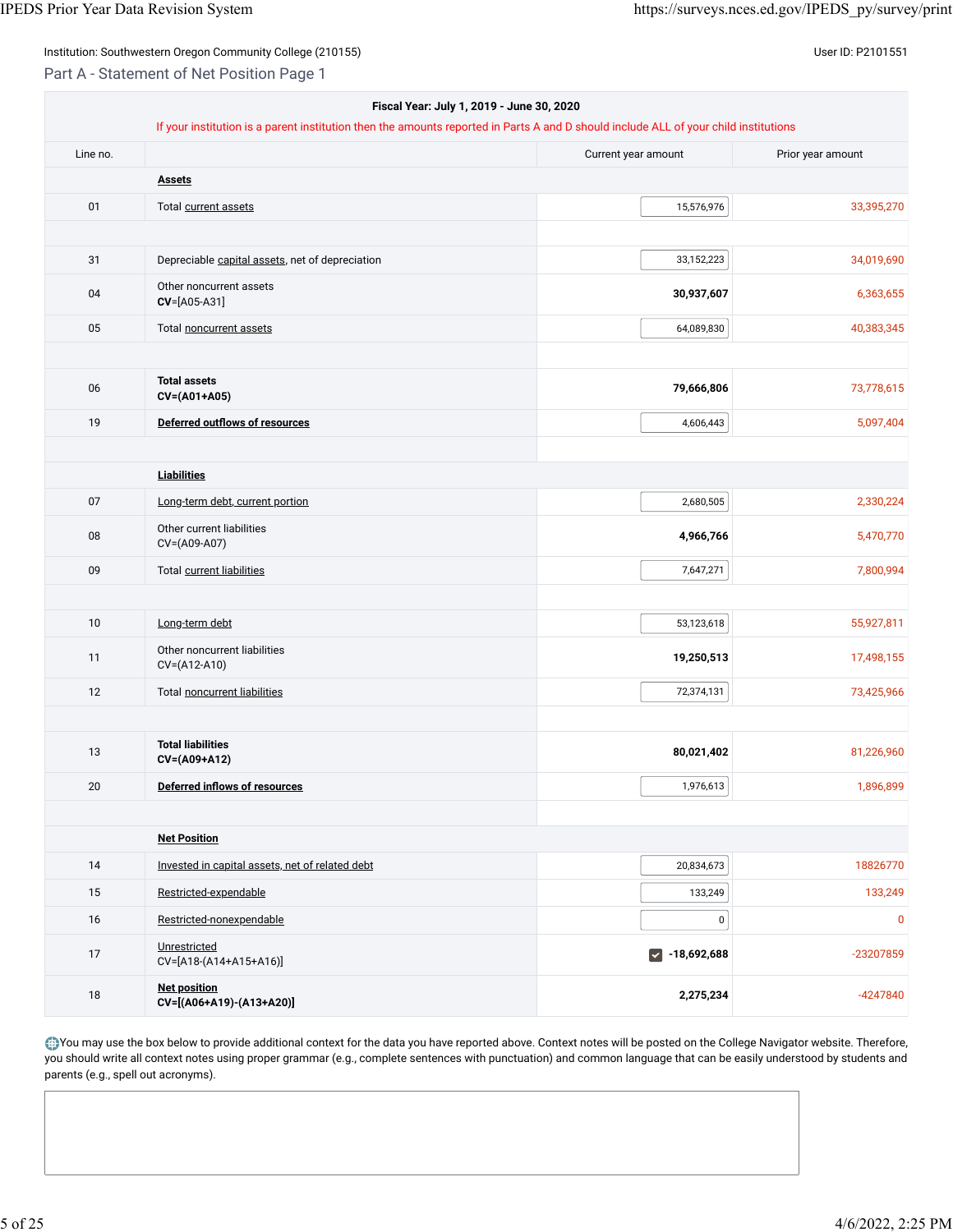## Institution: Southwestern Oregon Community College (210155) User ID: P2101551

## Part A - Statement of Net Position Page 2

| Fiscal Year: July 1, 2019 - June 30, 2020 |                                                                             |            |              |  |  |  |
|-------------------------------------------|-----------------------------------------------------------------------------|------------|--------------|--|--|--|
| Line No.                                  | Prior year<br><b>Ending balance</b><br>Description<br><b>Ending balance</b> |            |              |  |  |  |
|                                           | <b>Capital Assets</b>                                                       |            |              |  |  |  |
| 21                                        | Land and land improvements                                                  | 835,000    | 835,000      |  |  |  |
| 22                                        | Infrastructure                                                              | 0          | $\mathbf{0}$ |  |  |  |
| 23                                        | <b>Buildings</b>                                                            | 53,991,591 | 53,830,000   |  |  |  |
| 32                                        | Equipment, including art and library collections                            | 7,545,221  | 9,273,112    |  |  |  |
| 27                                        | Construction in progress                                                    | 29,712,470 | 5,366,034    |  |  |  |
|                                           | <b>Total for Plant, Property and Equipment</b><br>$CV = (A21 +  A27)$       | 92,084,282 | 69,304,146   |  |  |  |
| 28                                        | <b>Accumulated depreciation</b>                                             | 28,279,029 | 28,938,326   |  |  |  |
| 33                                        | Intangible assets, net of accumulated amortization                          | 67,146     | $\mathbf{0}$ |  |  |  |
| 34                                        | Other capital assets                                                        | 0          | $\mathbf 0$  |  |  |  |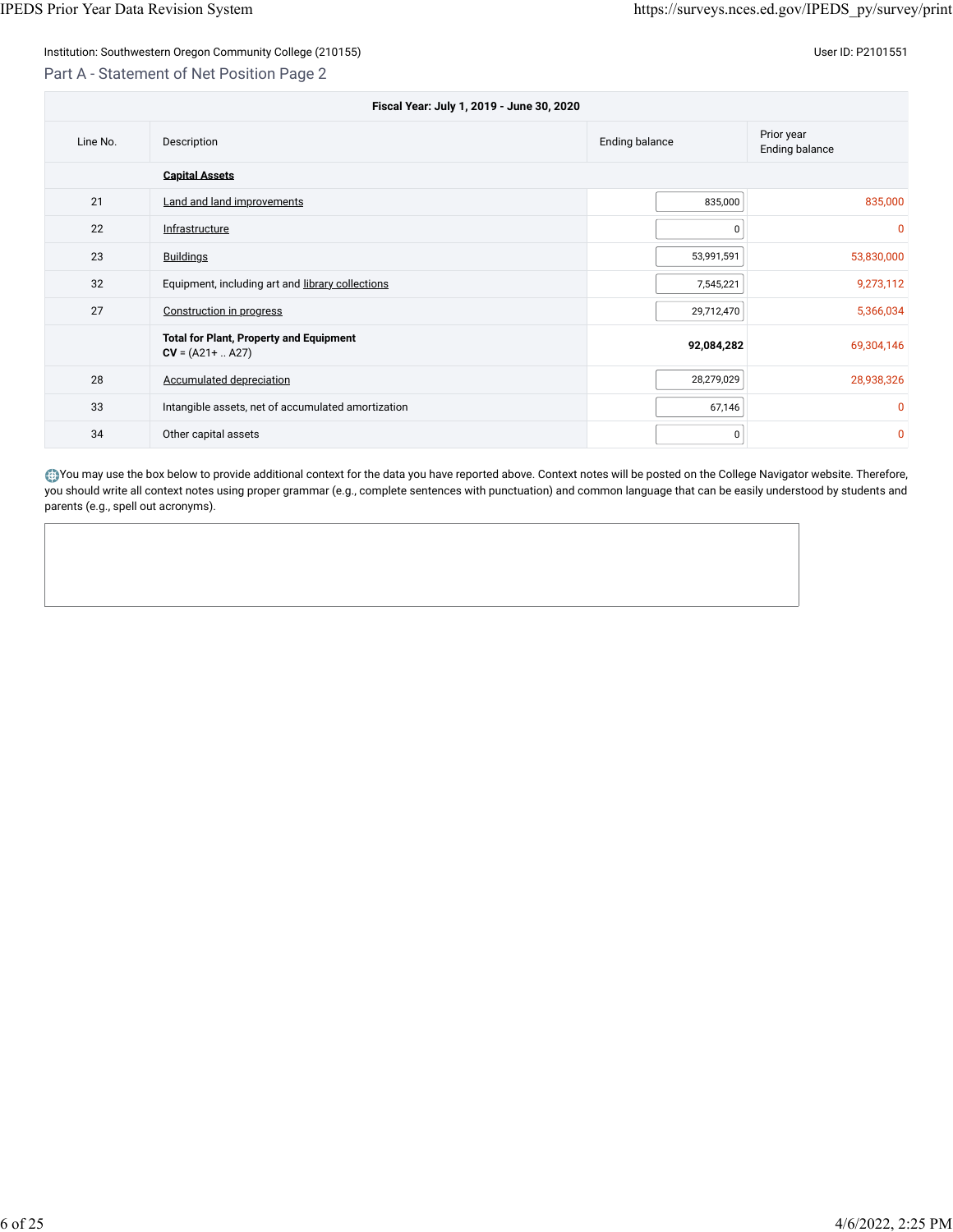## Part D - Summary of Changes In Net Position

| Fiscal Year: July 1, 2019 - June 30, 2020 |                                                                                                                                      |                     |                   |  |  |  |
|-------------------------------------------|--------------------------------------------------------------------------------------------------------------------------------------|---------------------|-------------------|--|--|--|
|                                           | If your institution is a parent institution then the amounts reported in Parts A and D should include ALL of your child institutions |                     |                   |  |  |  |
| Line No.                                  | Description                                                                                                                          | Current year amount | Prior year amount |  |  |  |
| 01                                        | Total revenues and other additions for this institution AND all of its child institutions                                            | 42,527,094          | 35906339          |  |  |  |
|                                           |                                                                                                                                      |                     |                   |  |  |  |
| 02                                        | Total expenses and deductions for this institution AND all of its child institutions                                                 | 36,004,020          | 43247154          |  |  |  |
|                                           |                                                                                                                                      |                     |                   |  |  |  |
| 03                                        | Change in net position during year<br>$CV = (D01-D02)$                                                                               | 6,523,074           | $-7340815$        |  |  |  |
| 04                                        | Net position beginning of year for this institution AND all of its child institutions                                                | $-4,247,840$        | 3092572           |  |  |  |
| 05                                        | Adjustments to beginning net position and other gains or losses<br>$CV=[D06-(D03+D04)]$                                              | 0                   | 403               |  |  |  |
| 06                                        | Net position end of year for this institution AND all of its child institutions (from A18)                                           | 2275234             | $-4247840$        |  |  |  |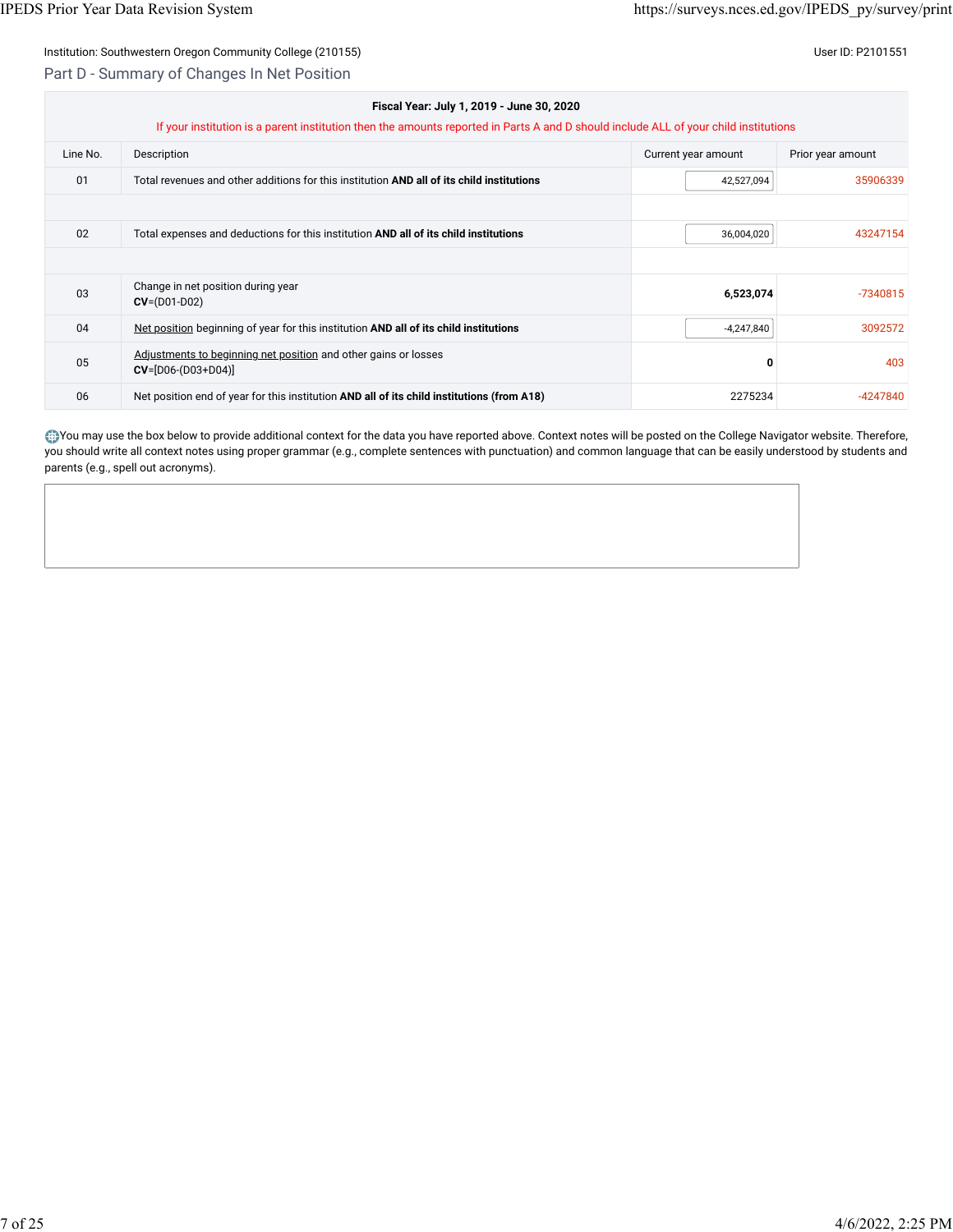Part E-1 - Scholarships and Fellowships

| Fiscal Year: July 1, 2019 - June 30, 2020<br>Do not report Federal Direct Student Loans (FDSL) anywhere in this section. |                                                                                                                                                                           |                     |                   |  |
|--------------------------------------------------------------------------------------------------------------------------|---------------------------------------------------------------------------------------------------------------------------------------------------------------------------|---------------------|-------------------|--|
| Line No.                                                                                                                 | <b>Scholarships and Fellowships</b>                                                                                                                                       | Current year amount | Prior year amount |  |
| 01                                                                                                                       | Pell grants (federal)                                                                                                                                                     | 2,882,263           | 2,775,727         |  |
| 02                                                                                                                       | Other federal grants (Do NOT include FDSL amounts)                                                                                                                        | 92,445              | 103,806           |  |
| 03                                                                                                                       | Grants by state government                                                                                                                                                | 1,150,518           | 1,077,363         |  |
| 04                                                                                                                       | Grants by local government                                                                                                                                                | $\pmb{0}$           | $\mathbf{0}$      |  |
| 05                                                                                                                       | Institutional grants from restricted resources                                                                                                                            | 292,766             | 438,481           |  |
| 06                                                                                                                       | Institutional grants from unrestricted resources<br>$CV=[E07-(E01++E05)]$                                                                                                 | 1,333,066           | 1,374,656         |  |
| 07                                                                                                                       | Total revenue that funds scholarships and fellowships                                                                                                                     | 5,751,058           | 5,770,033         |  |
|                                                                                                                          | <b>Discounts and Allowances</b>                                                                                                                                           |                     |                   |  |
| 08                                                                                                                       | Discounts and allowances applied to tuition and fees                                                                                                                      | 1,204,614           | 1,133,574         |  |
| 09                                                                                                                       | Discounts and allowances applied to sales and services of<br>auxiliary enterprises                                                                                        | 100,758             | 127,276           |  |
| 10                                                                                                                       | Total discounts and allowances<br>$CV = (E08 + E09)$                                                                                                                      | 1,305,372           | 1,260,850         |  |
|                                                                                                                          |                                                                                                                                                                           |                     |                   |  |
| 11                                                                                                                       | Net scholarships and fellowships expenses after deducting<br>discounts and allowances<br>CV= (E07-E10) This amount will be carried forward to C10 of the expense section. | 4,445,686           | 4,509,183         |  |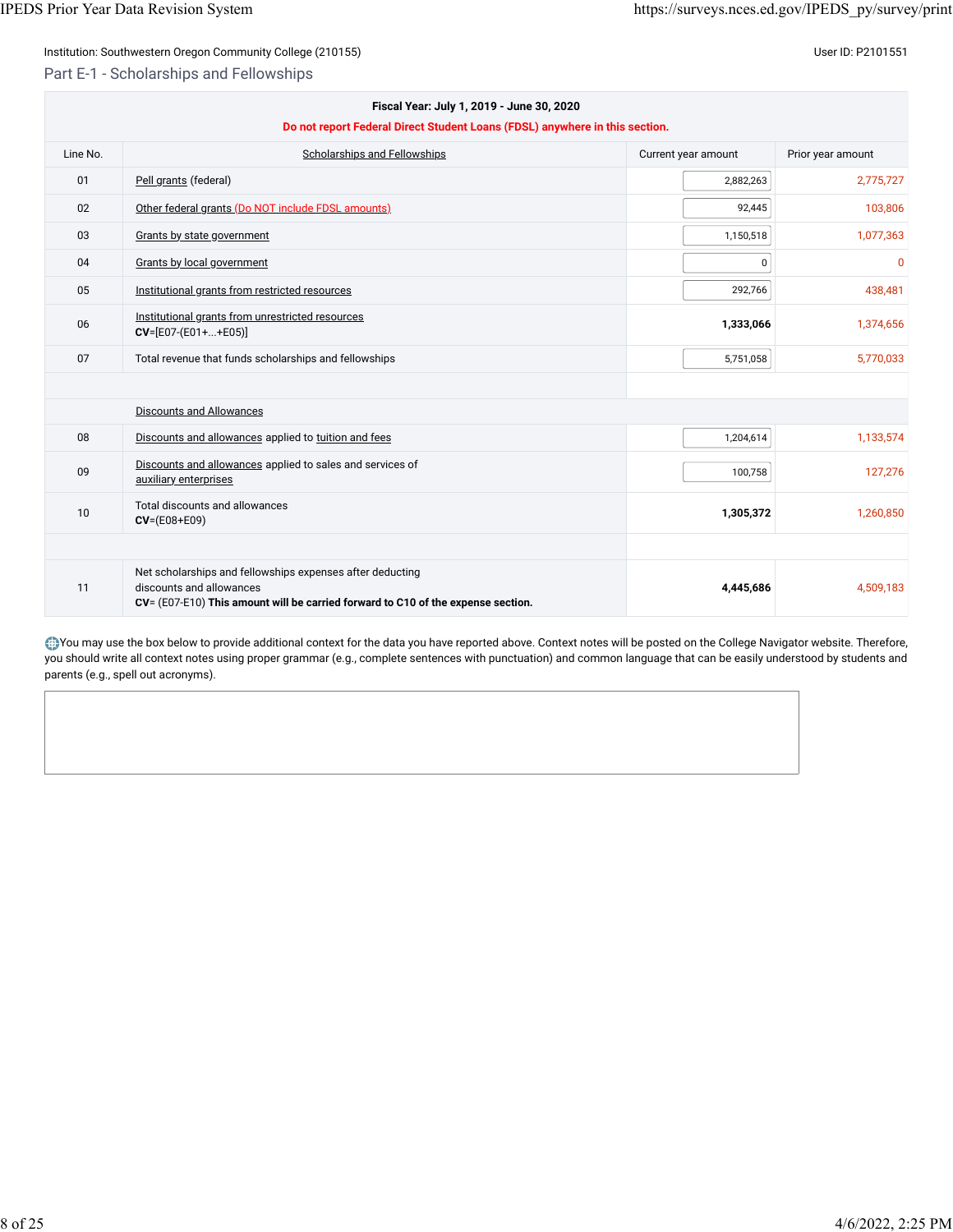## Part E-2 - Sources of Discounts and Allowances

| Fiscal Year: July 1, 2019 - June 30, 2020      |                                                            |                                               |                                                       |                                    |  |
|------------------------------------------------|------------------------------------------------------------|-----------------------------------------------|-------------------------------------------------------|------------------------------------|--|
|                                                |                                                            | Amount of Source Applied to:                  |                                                       |                                    |  |
| Line No.<br>Source of Discounts and Allowances |                                                            | Tuition and fees<br>discounts &<br>allowances | Auxiliary<br>enterprises<br>discounts &<br>allowances | Total<br>discounts &<br>allowances |  |
| 12                                             | Pell grants (federal)                                      | 0                                             | $\Omega$                                              | $\mathbf 0$                        |  |
| 13                                             | Other federal grants (Do NOT include FDSL amounts)         | 0                                             | 0                                                     | 0                                  |  |
| 14                                             | Grants by state government                                 | 0                                             | $\Omega$                                              | $\mathbf{0}$                       |  |
| 15                                             | Grants by local government                                 | $\Omega$                                      | 0                                                     | $\mathbf 0$                        |  |
| 16                                             | Endowments and gifts                                       | 0                                             | 0                                                     | $\mathbf 0$                        |  |
| 17                                             | Other institutional sources<br>$CV=[E18-(E12+E13+  +E16)]$ | 1,204,614                                     | 100,758                                               | 1,305,372                          |  |
| 18                                             | Total (from Part E1 line 8, 9 and 10)                      | 1204614                                       | 100758                                                | 1,305,372                          |  |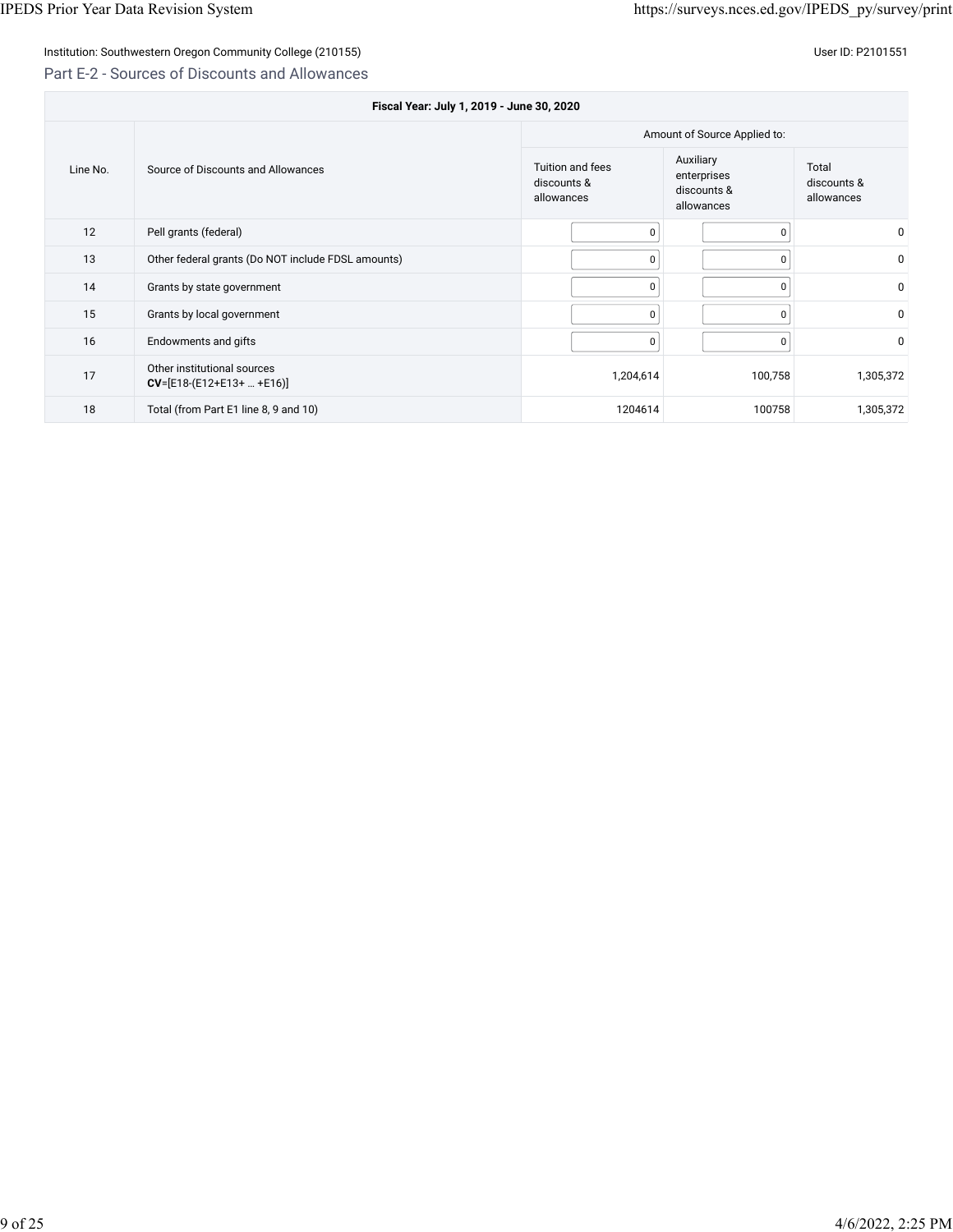Part B - Revenues by Source (1)

| Fiscal Year: July 1, 2019 - June 30, 2020 |                 |                                                                                          |                     |                   |
|-------------------------------------------|-----------------|------------------------------------------------------------------------------------------|---------------------|-------------------|
| Line No.                                  | Source of Funds |                                                                                          | Current year amount | Prior year amount |
|                                           |                 | <b>Operating Revenues</b>                                                                |                     |                   |
| 01                                        |                 | Tuition and fees, after deducting discounts and allowances                               | 3,524,146           | 3,510,954         |
|                                           |                 |                                                                                          |                     |                   |
|                                           |                 | Grants and contracts - operating                                                         |                     |                   |
| 02                                        |                 | Federal operating grants and contracts                                                   | 1,869,236           | 1,305,521         |
| 03                                        |                 | State operating grants and contracts                                                     | 521,145             | 775,720           |
| 04                                        |                 | Local government/private operating grants and contracts                                  | 1,022,899           | 810,698           |
|                                           | 04a             | Local government operating grants and contracts                                          | 0                   | $\mathbf{0}$      |
|                                           | 04 <sub>b</sub> | Private operating grants and contracts                                                   | 1,022,899           | 810,698           |
| 05                                        |                 | Sales and services of auxiliary enterprises,<br>after deducting discounts and allowances | 2,989,925           | 3,956,757         |
| 26                                        |                 | Sales and services of educational activities                                             | 845,608             | 736,660           |
| 08                                        |                 | Other sources - operating (CV)<br>$CV=[B09-(B01++B26)]$                                  | 0                   | $\mathbf{0}$      |
| 09                                        |                 | Total operating revenues                                                                 | 10,772,959          | 11,096,310        |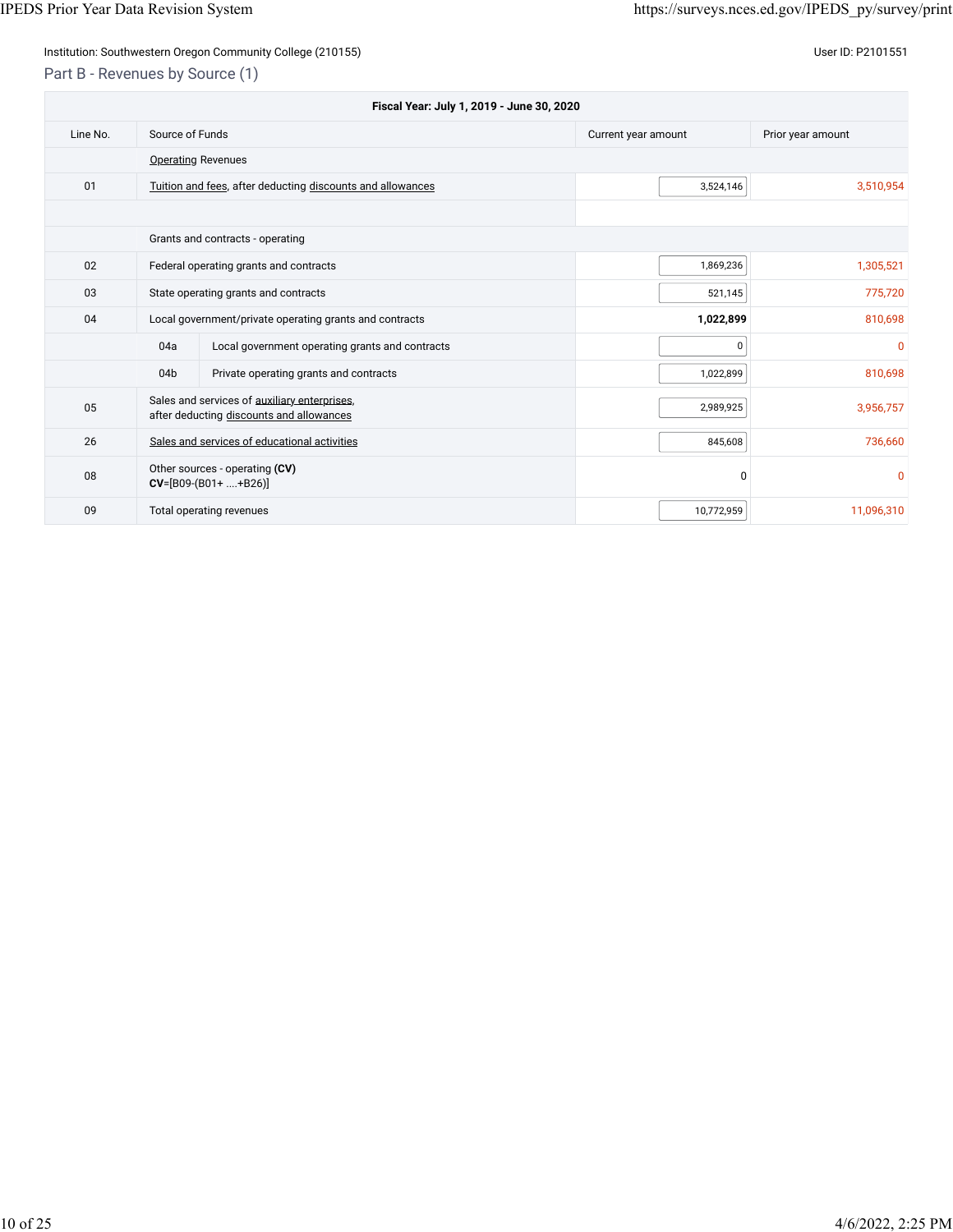Part B - Revenues by Source (2)

| Fiscal Year: July 1, 2019 - June 30, 2020 |                                                                           |                     |                   |  |
|-------------------------------------------|---------------------------------------------------------------------------|---------------------|-------------------|--|
| Line No.                                  | Source of funds                                                           | Current year amount | Prior year amount |  |
|                                           | <b>Nonoperating Revenues</b>                                              |                     |                   |  |
| 10                                        | Federal appropriations                                                    | 0                   | $\mathbf 0$       |  |
| 11                                        | State appropriations                                                      | 8,185,594           | 7,651,895         |  |
| 12                                        | Local appropriations, education district taxes, and similar support       | 6,279,597           | 5,967,746         |  |
|                                           |                                                                           |                     |                   |  |
|                                           | Grants-nonoperating                                                       |                     |                   |  |
| 13                                        | Federal nonoperating grants Do NOT include Federal Direct Student Loans   | 3,909,033           | 2,879,533         |  |
| 14                                        | State nonoperating grants                                                 | 1,150,518           | 1,077,363         |  |
| 15                                        | Local government nonoperating grants                                      | 0                   | $\overline{0}$    |  |
| 16                                        | Gifts, including contributions from affiliated organizations              | 1,375               | 585,627           |  |
| 17                                        | Investment income                                                         | 450,251             | 386182            |  |
| 18                                        | Other nonoperating revenues<br>$CV=[B19-(B10++B17)]$                      | 3,450,678           | 3,799,253         |  |
| 19                                        | Total nonoperating revenues                                               | 23,427,046          | 22,347,599        |  |
| 27                                        | Total operating and nonoperating revenues<br>CV=[B19+B09]                 | 34,200,005          | 33,443,909        |  |
| 28                                        | 12-month Student FTE from E12                                             | 1,354               | 1,397             |  |
| 29                                        | Total operating and nonoperating revenues per student FTE<br>CV=[B27/B28] | 25,258              | 23,940            |  |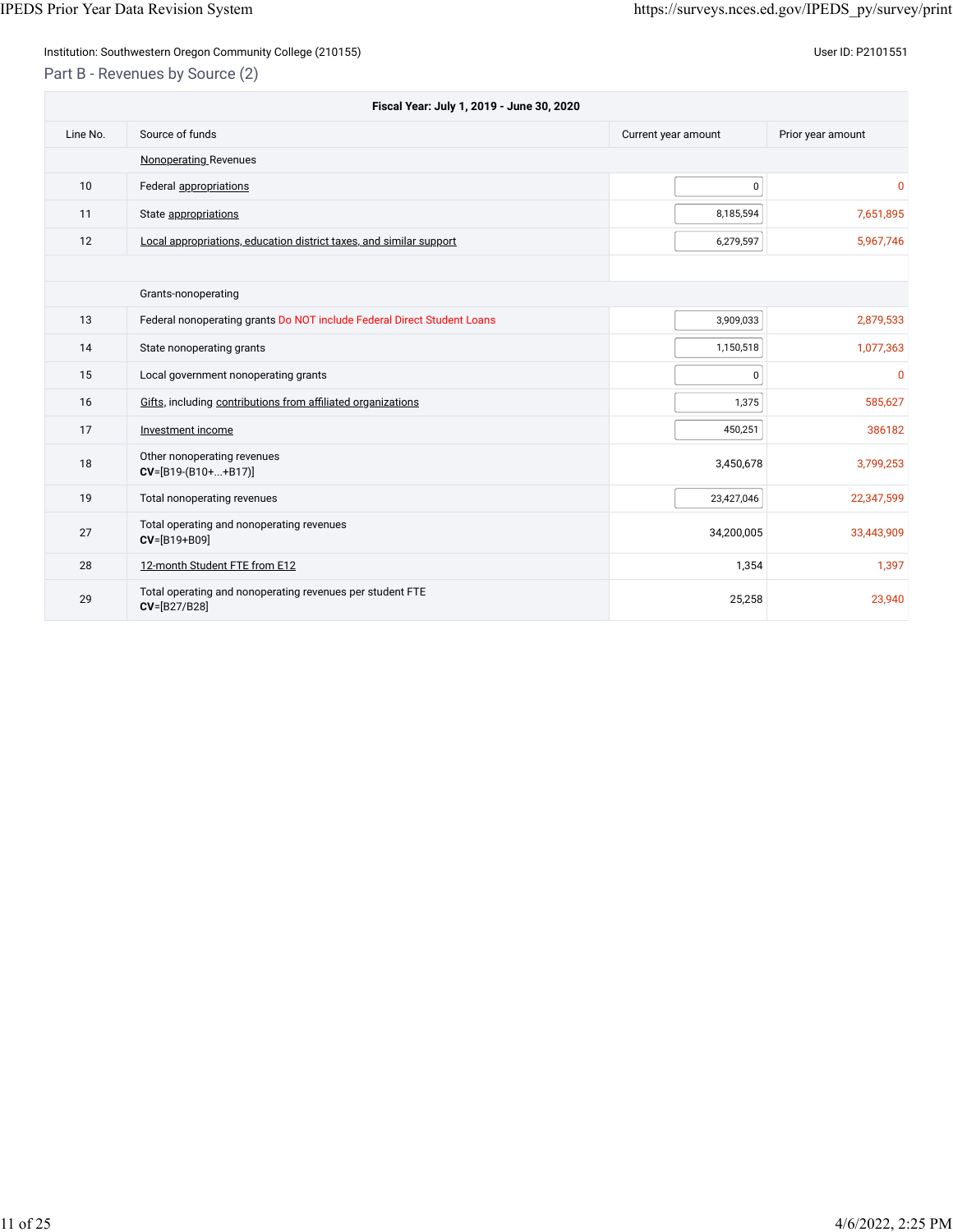Part B - Revenues by Source (3)

| Fiscal Year: July 1, 2019 - June 30, 2020 |                                                           |                     |                   |  |
|-------------------------------------------|-----------------------------------------------------------|---------------------|-------------------|--|
| Line No.                                  | Source of funds                                           | Current year amount | Prior year amount |  |
| <b>Other Revenues and Additions</b>       |                                                           |                     |                   |  |
| 20                                        | <b>Capital appropriations</b>                             | 8,327,089           | 2,461,209         |  |
| 21                                        | Capital grants and gifts                                  | 0                   | 0                 |  |
| 22                                        | Additions to permanent endowments                         | 0                   | $\overline{0}$    |  |
| 23                                        | Other revenues and additions<br>$CV=[B24-(B20++B22)]$     | 0                   | 1,221             |  |
| 24                                        | Total other revenues and additions<br>$CV=[B25-(B9+B19)]$ | 8,327,089           | 2462430           |  |
|                                           |                                                           |                     |                   |  |
| 25                                        | Total all revenues and other additions                    | 42,527,094          | 35,906,339        |  |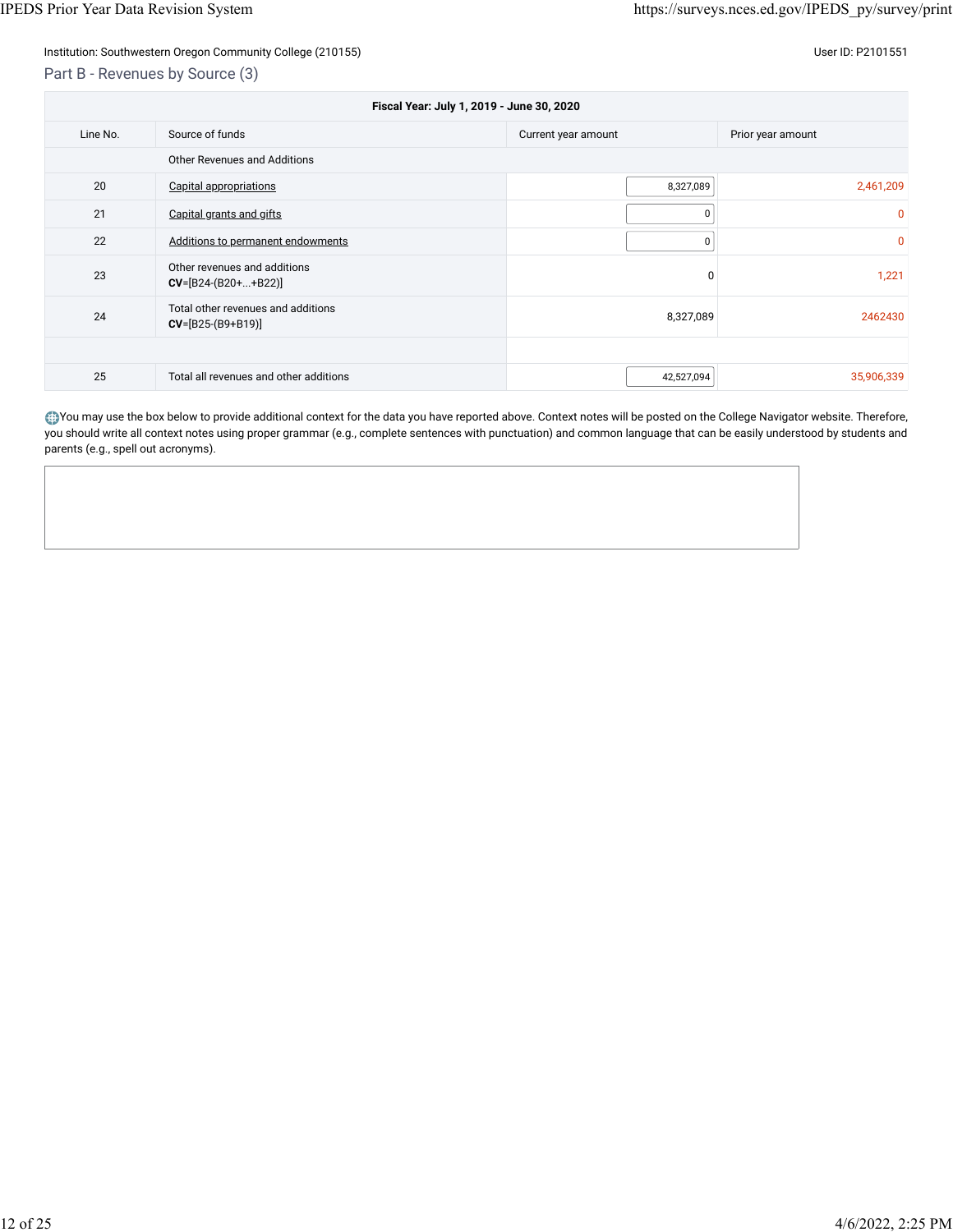Part C-1 - Expenses by Functional Classification

| Fiscal Year: July 1, 2019 - June 30, 2020<br>Report Total Operating AND Nonoperating Expenses in this section |                                                                                                 |                     |                     |                    |                    |
|---------------------------------------------------------------------------------------------------------------|-------------------------------------------------------------------------------------------------|---------------------|---------------------|--------------------|--------------------|
| Line No.                                                                                                      |                                                                                                 | <b>Total amount</b> | Prior Year          | Salaries and wages | <b>Prior Year</b>  |
|                                                                                                               | <b>Expense: Functional Classifications</b>                                                      | (1)                 | <b>Total Amount</b> | (2)                | Salaries and wages |
| 01                                                                                                            | Instruction                                                                                     | 6,993,663           | 8,167,746           | 3,925,966          | 4,657,507          |
| 02                                                                                                            | Research                                                                                        |                     | $\mathbf{0}$        |                    | $\mathbf{0}$       |
| 03                                                                                                            | Public service                                                                                  | 2,807,291           | 2,580,958           | 1,230,079          | 1,225,099          |
| 05                                                                                                            | Academic support                                                                                | 1,877,323           | 1,875,884           | 818,905            | 884,611            |
| 06                                                                                                            | Student services                                                                                | 5,886,838           | 5,138,274           | 2,570,383          | 2,293,373          |
| 07                                                                                                            | Institutional support                                                                           | 7,086,202           | 6,996,174           | 2,351,691          | 2,409,496          |
| 10                                                                                                            | Scholarships and fellowships expenses,<br>net of discounts and allowances<br>(from Part E, E11) | 4445686             | 4,509,183           |                    |                    |
| 11                                                                                                            | <b>Auxiliary enterprises</b>                                                                    | 3,161,760           | 3,137,517           | 1,159,561          | 1,208,380          |
| 14                                                                                                            | Other Functional Expenses and deductions<br>$CV=[C19-(C01++C11)]$                               | 3,745,257           | 10,841,418          | $\Omega$           | $\Omega$           |
| 19                                                                                                            | <b>Total expenses and deductions</b>                                                            | 36,004,020          | 43,247,154          | 12,056,585         | 12,678,466         |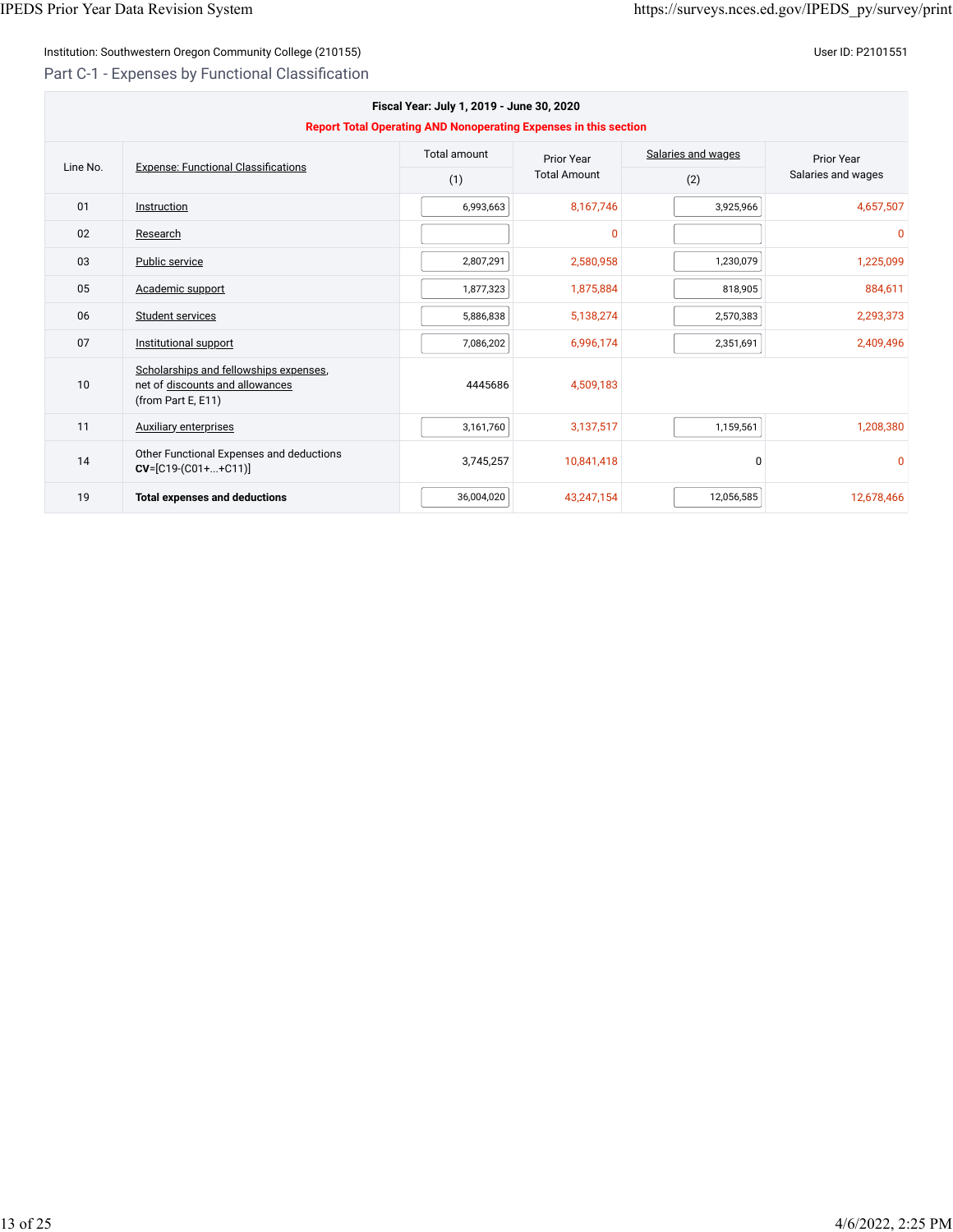## Institution: Southwestern Oregon Community College (210155) Contract the Contract of Contract of Contract of Co Part C-2 - Expenses by Natural Classification

| Fiscal Year: July 1, 2019 - June 30, 2020 |                                                                      |                                   |                   |  |
|-------------------------------------------|----------------------------------------------------------------------|-----------------------------------|-------------------|--|
| Line No.                                  | <b>Expense: Natural Classifications</b>                              | <b>Total Amount</b>               | Prior year amount |  |
| $19-2$                                    | Salaries and Wages (from Part C-1, Column 2 line 19)                 | 12056585                          | 12,678,466        |  |
| $19-3$                                    | <b>Benefits</b>                                                      | 6,552,706                         | 6,307,825         |  |
| $19 - 4$                                  | Operation and Maintenance of Plant (as a natural expense)            | 1,113,280                         | 1,216,275         |  |
| $19-5$                                    | Depreciation                                                         | 1,642,498                         | 1,636,119         |  |
| $19-6$                                    | Interest                                                             | $\blacktriangledown$<br>2,017,538 | 1,259,323         |  |
| $19 - 7$                                  | Other Natural Expenses and Deductions<br>$CV=[C19-1-(C19-2++C19-6)]$ | 12,621,413                        | 20,149,146        |  |
| $19-1$                                    | <b>Total Expenses and Deductions</b><br>(from Part C-1, Line 19)     | 36004020                          | 43,247,154        |  |
| $20-1$                                    | 12-month Student FTE (from E12 survey)                               | 1,354                             | 1,397             |  |
| $21 - 1$                                  | Total expenses and deductions per student FTE<br>CV=[C19-1/C20-1]    | 26,591                            | 30,957            |  |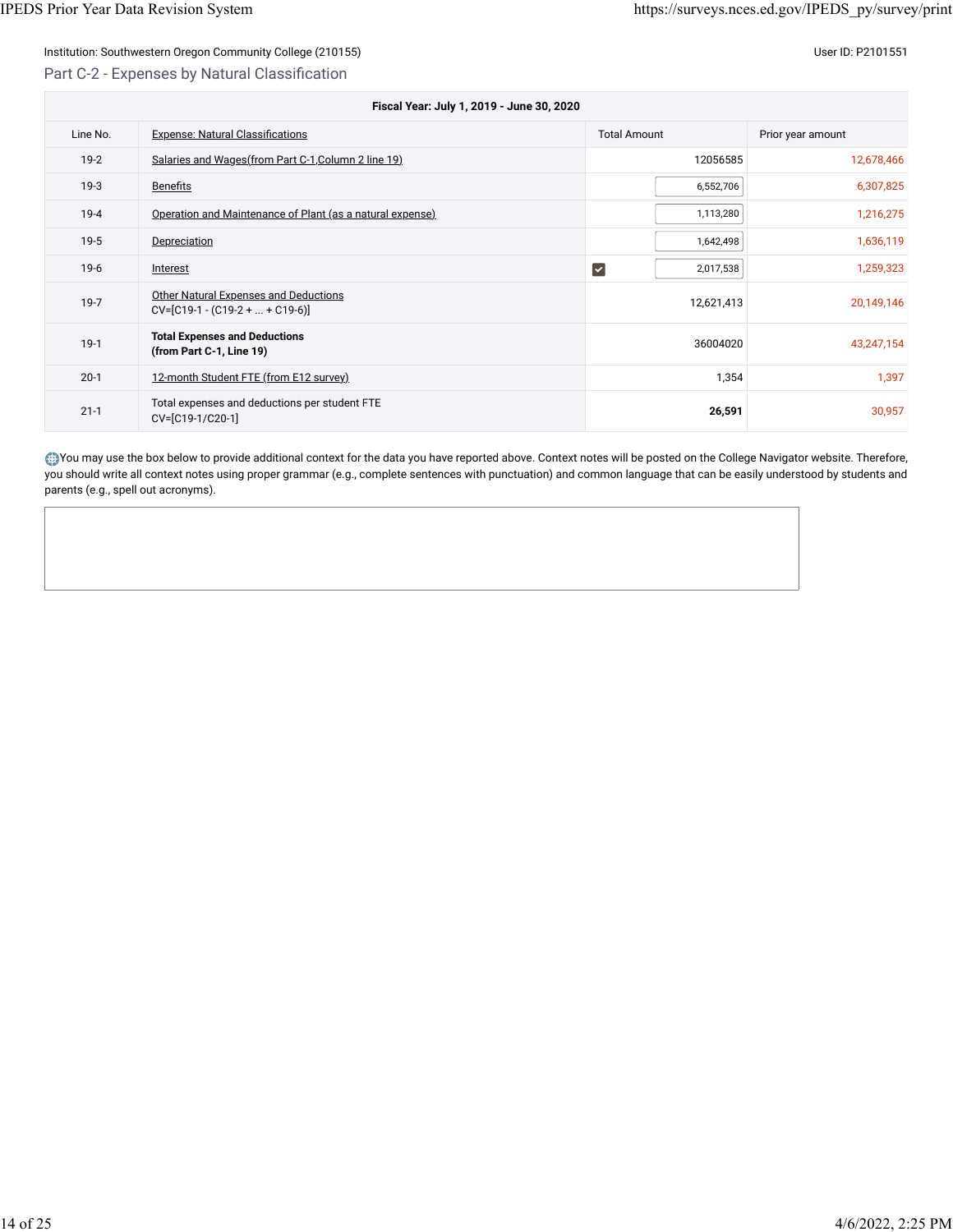#### Part M-1 - Pension Information

| Fiscal Year: July 1, 2019 - June 30, 2020 |                                      |                      |            |                   |
|-------------------------------------------|--------------------------------------|----------------------|------------|-------------------|
| Line No.                                  | Description                          | Current year amount  |            | Prior Year amount |
| 01                                        | Pension expense                      | $\blacktriangledown$ | 3,490,950  | 1,424,761         |
| 02                                        | Net Pension liability                |                      | 15,686,037 | 14,004,820        |
| 03                                        | Deferred inflows related to pension  |                      | 1,484,270  | 1,339,877         |
| 04                                        | Deferred outflows related to pension |                      | 4,209,832  | 4,598,172         |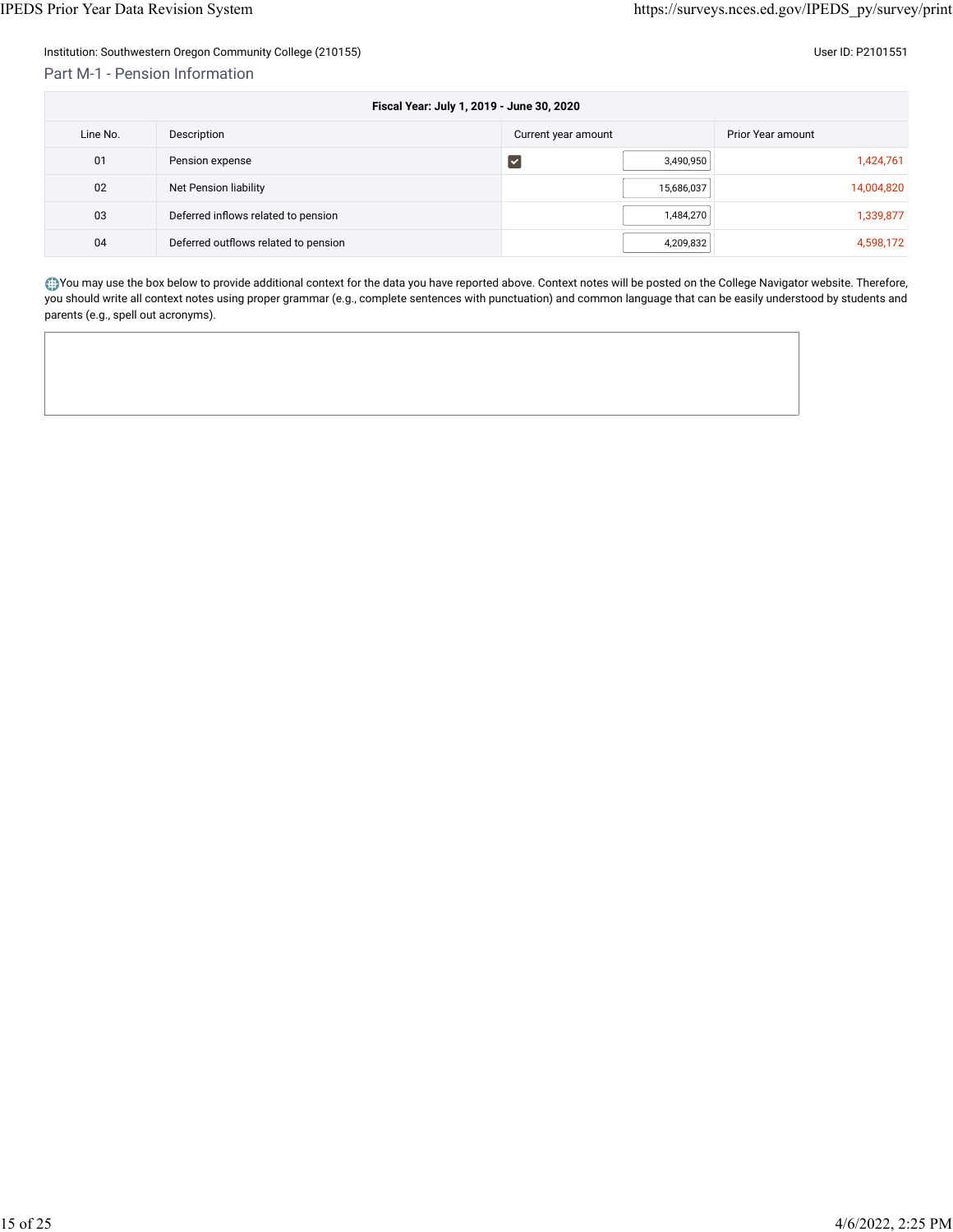Part M-2 - Postemployment Benefits

| Other than Pension (OPEB) Information     |                     |       |                          |         |  |  |
|-------------------------------------------|---------------------|-------|--------------------------|---------|--|--|
| Fiscal Year: July 1, 2019 - June 30, 2020 |                     |       |                          |         |  |  |
|                                           | Current year amount |       | <b>Prior Year amount</b> |         |  |  |
|                                           |                     | 01740 |                          | non 100 |  |  |

| Line No. | Description                       | Current year amount |           | Prior Year amount |
|----------|-----------------------------------|---------------------|-----------|-------------------|
| 05       | OPEB expense                      |                     | 81,748    | 202,432           |
| 06       | Net OPEB liability                |                     | 2,604,875 | 2,720,317         |
| 07       | Deferred inflows related to OPEB  |                     | 44,990    | 29,666            |
| 08       | Deferred outflows related to OPEB |                     | 272,935   | 345,287           |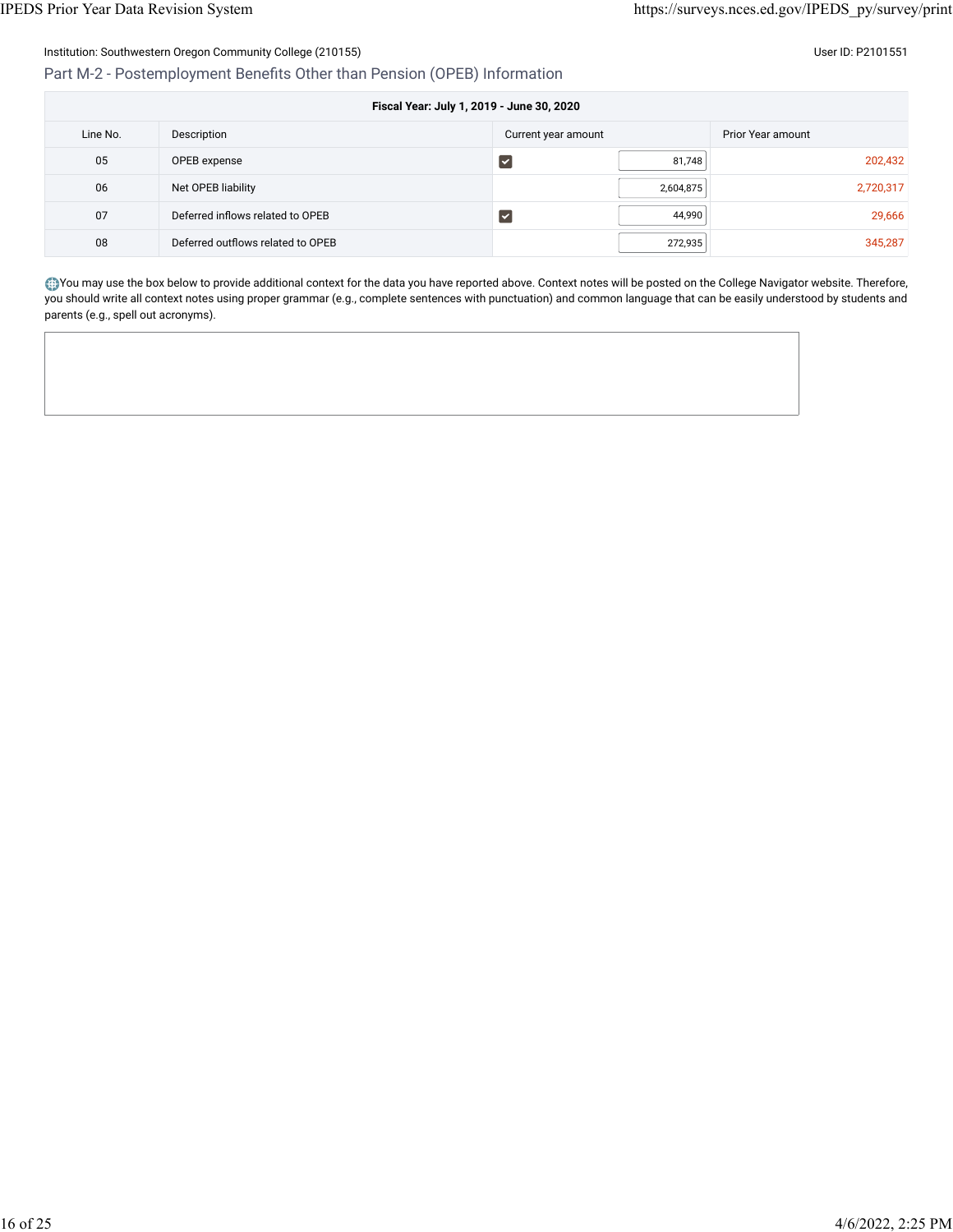## Part H - Details of Endowment Net Assets

| Fiscal Year: July 1, 2019 - June 30, 2020 |                                                                                                                                            |                                                                   |                     |                           |  |  |  |
|-------------------------------------------|--------------------------------------------------------------------------------------------------------------------------------------------|-------------------------------------------------------------------|---------------------|---------------------------|--|--|--|
|                                           | Include not only endowment net assets held by the institution, but any assets held by private foundations affiliated with the institution. |                                                                   |                     |                           |  |  |  |
| Line No.                                  |                                                                                                                                            | Value of Endowment Net Assets                                     | <b>Market Value</b> | <b>Prior Year Amounts</b> |  |  |  |
| 01                                        |                                                                                                                                            | Value of endowment net assets at the beginning of the fiscal year | 1,986,031           | 1,150,362                 |  |  |  |
| 02                                        | Value of endowment net assets at the end of the fiscal year                                                                                |                                                                   | 2,009,166           | 1,986,031                 |  |  |  |
| 03                                        | Change in value of endowment net assets<br>$CV=[H02-H01]$                                                                                  |                                                                   | 23,135              |                           |  |  |  |
|                                           | 03a                                                                                                                                        | New gifts and additions                                           | 70,188              |                           |  |  |  |
|                                           | 03 <sub>b</sub>                                                                                                                            | Endowment net investment return                                   | 31,758              |                           |  |  |  |
|                                           | 03 <sub>c</sub>                                                                                                                            | Spending distribution for current use                             | $-78,811$           |                           |  |  |  |
|                                           | 03d                                                                                                                                        | Other<br>$CV=[H03-(H03a+H03b+H03c)]$                              | 0                   |                           |  |  |  |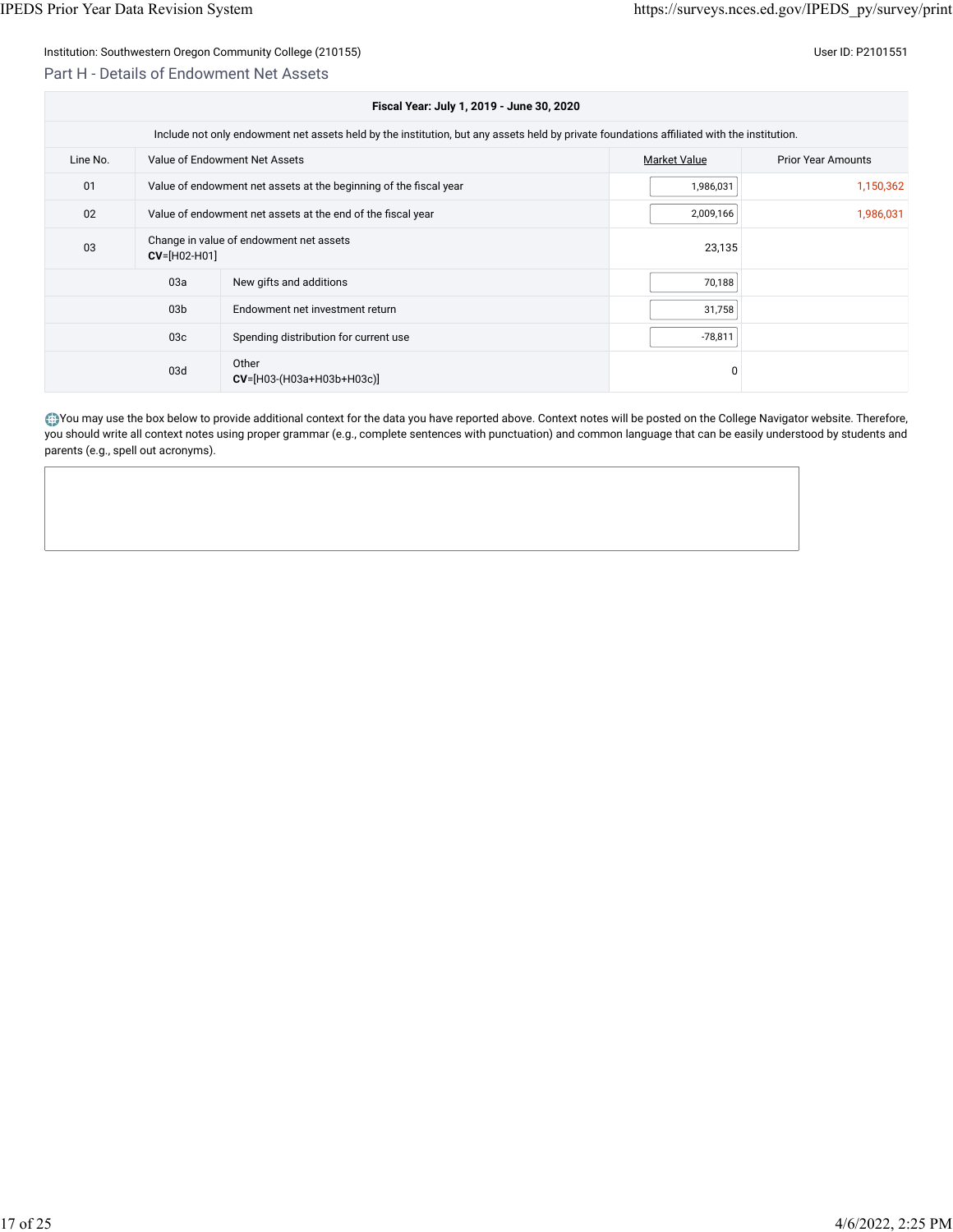Part N - Financial Health

| Fiscal Year: July 1, 2019 - June 30, 2020 |                                                                                                                                                                                                     |                     |  |  |
|-------------------------------------------|-----------------------------------------------------------------------------------------------------------------------------------------------------------------------------------------------------|---------------------|--|--|
| Line No.                                  | Description<br>(If your institution is a parent institution then the amounts reported should include<br>ALL of your child institutions. Include amounts for the institution's FASB component unit.) | Current year amount |  |  |
| 01                                        | Operating income (Loss) + net nonoperating revenues (expenses)                                                                                                                                      | $-1,725,303$        |  |  |
| 02                                        | Operating revenues + nonoperating revenues                                                                                                                                                          | 42,527,094          |  |  |
| 03                                        | Change in net position                                                                                                                                                                              | 644,362             |  |  |
| 04                                        | Net position                                                                                                                                                                                        | $-4,247,840$        |  |  |
| 05                                        | Expendable net assets                                                                                                                                                                               | $-17,064,449$       |  |  |
| 06                                        | Plant-related debt                                                                                                                                                                                  | 20,834,673          |  |  |
| 07                                        | Total expenses                                                                                                                                                                                      | 36,004,020          |  |  |

#### You may use the box below to provide additional context for the data you have reported above. Context notes will be posted on the College Navigator website. Therefore, you should write all context notes using proper grammar (e.g., complete sentences with punctuation) and common language that can be easily understood by students and parents (e.g., spell out acronyms).

The amounts reflect the EDA grant funds for the Health Science Building in the amount of \$8,327,089. Line items 01, 03, and 05 were updated based on the 2021-22 Finance report wherein the amounts were questioned and it was discovered that the Foundation funds were not accurately reflected in the amounts reported in 2020-21.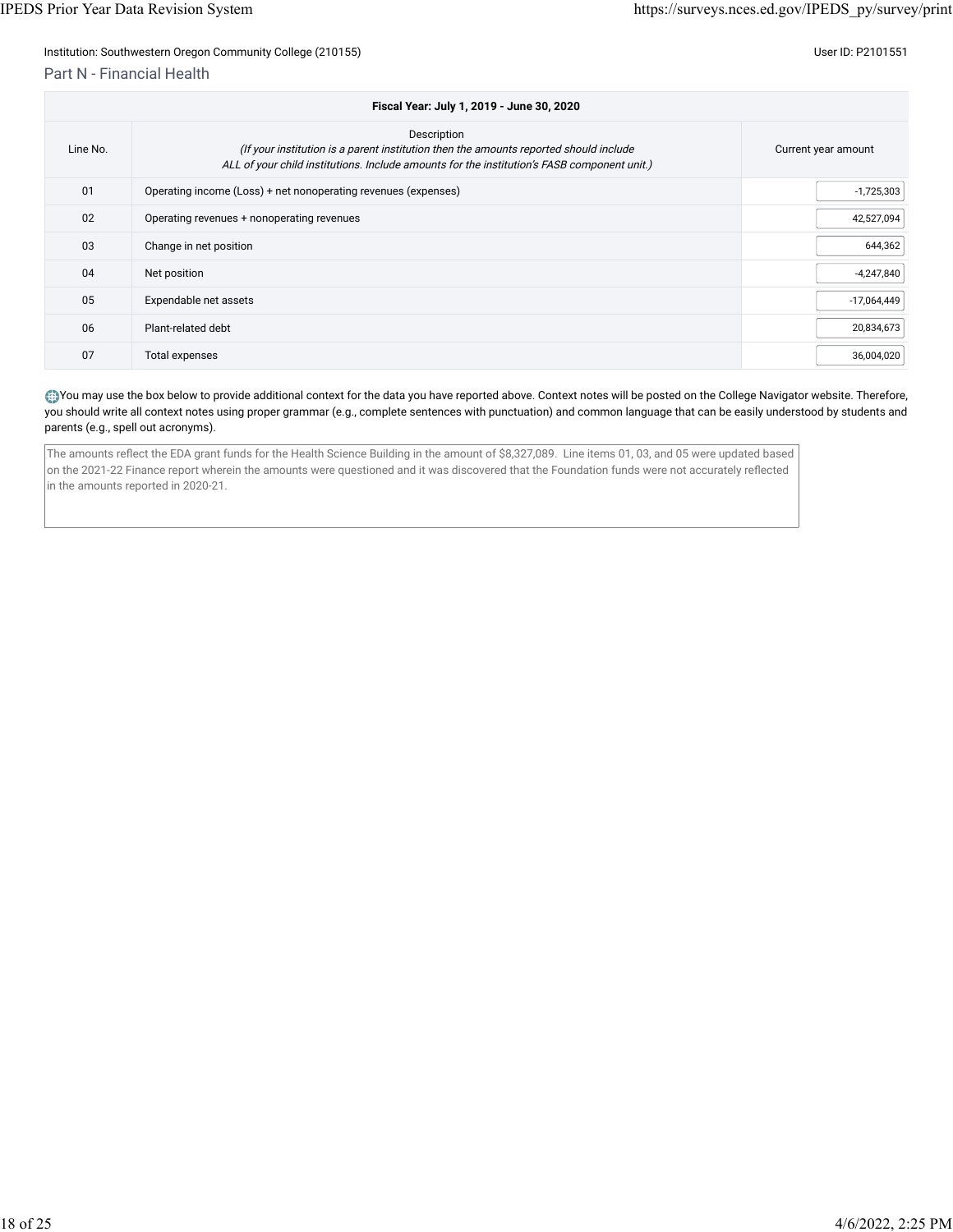### Part J - Revenue Data for the Census Bureau

| Fiscal Year: July 1, 2019 - June 30, 2020 |                                                                 |                                                                                                      |                                                    |                          |           |                                                 |
|-------------------------------------------|-----------------------------------------------------------------|------------------------------------------------------------------------------------------------------|----------------------------------------------------|--------------------------|-----------|-------------------------------------------------|
|                                           |                                                                 |                                                                                                      |                                                    | Amount                   |           |                                                 |
| Source and type                           |                                                                 | Total for all funds and<br>operations (includes<br>endowment funds, but<br>excludes component units) | Education and<br>general/independent<br>operations | Auxiliary<br>enterprises | Hospitals | Agriculture<br>extension/experiment<br>services |
|                                           |                                                                 | (1)                                                                                                  | (2)                                                | (3)                      | (4)       | (5)                                             |
| 01                                        | Tuition and fees                                                | 4,728,760                                                                                            | 4,728,760                                          |                          |           |                                                 |
| 02                                        | Sales and services                                              | 3,936,291                                                                                            | 845,608                                            | 3,090,683                |           |                                                 |
| 03                                        | Federal<br>grants/contracts<br>(excludes Pell Grants)           | 2,794,659                                                                                            | 2,794,659                                          |                          |           |                                                 |
|                                           |                                                                 |                                                                                                      |                                                    |                          |           |                                                 |
|                                           | Revenue from the state government:                              |                                                                                                      |                                                    |                          |           |                                                 |
| 04                                        | State appropriations,<br>current & capital                      | 14,208,768                                                                                           | 14,208,768                                         |                          |           |                                                 |
| 05                                        | State grants and<br>contracts                                   | 521,145                                                                                              | 521,145                                            |                          |           |                                                 |
|                                           |                                                                 |                                                                                                      |                                                    |                          |           |                                                 |
|                                           | Revenue from local governments:                                 |                                                                                                      |                                                    |                          |           |                                                 |
| 06                                        | Local appropriation,<br>current & capital                       | $\pmb{0}$                                                                                            | $\pmb{0}$                                          |                          |           |                                                 |
| 07                                        | Local government<br>grants/contracts                            | $\pmb{0}$                                                                                            | $\pmb{0}$                                          |                          |           |                                                 |
|                                           |                                                                 |                                                                                                      |                                                    |                          |           |                                                 |
| 08                                        | Receipts from<br>property and non-<br>property taxes            | 6,279,597                                                                                            |                                                    |                          |           |                                                 |
| 09                                        | Gifts and private<br>grants,<br>NOT including capital<br>grants | 1,375                                                                                                |                                                    |                          |           |                                                 |
| 10                                        | Interest earnings                                               | 450,251                                                                                              |                                                    |                          |           |                                                 |
| 11                                        | Dividend earnings                                               | 0                                                                                                    |                                                    |                          |           |                                                 |
| 12                                        | Realized capital gains                                          |                                                                                                      |                                                    |                          |           |                                                 |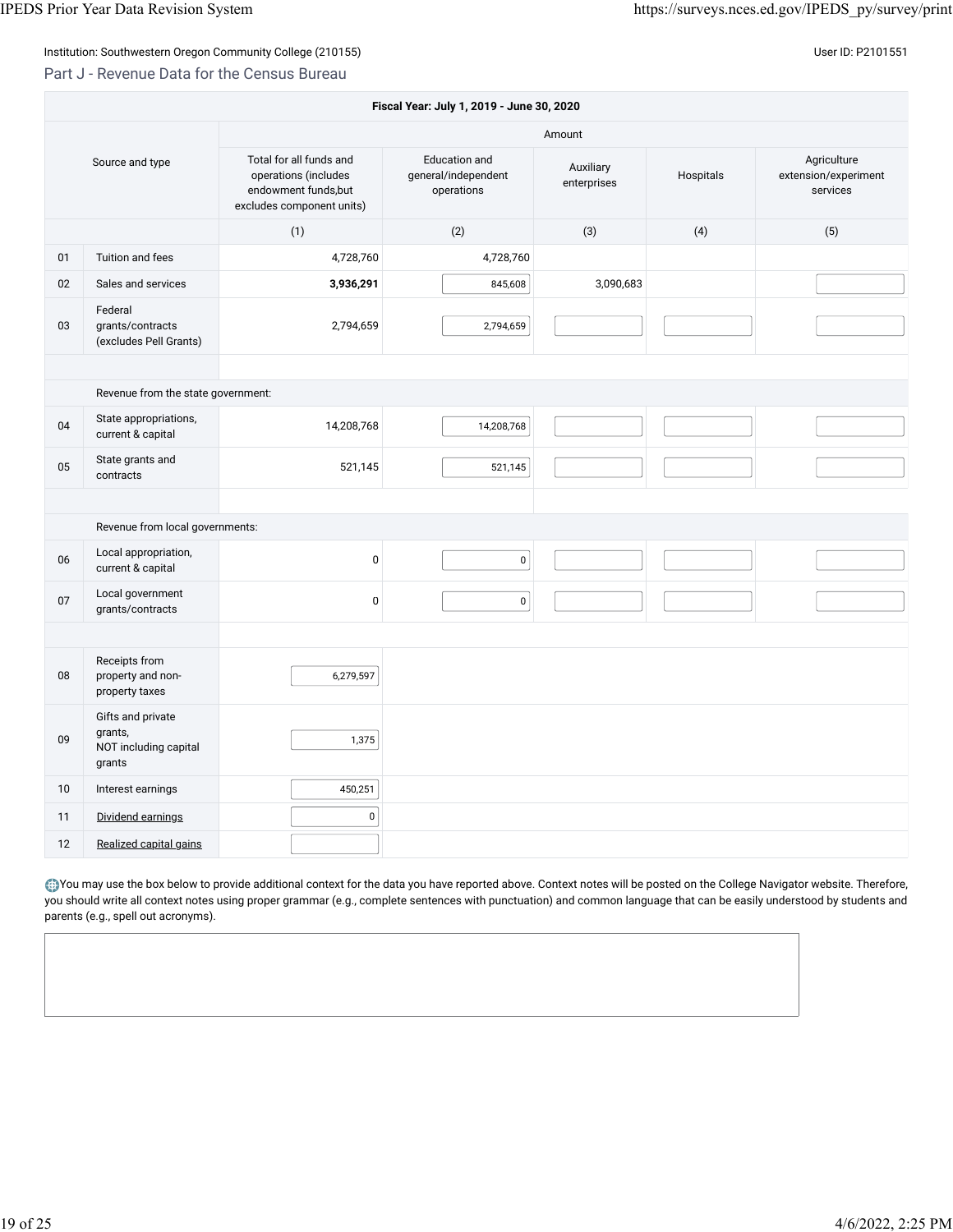## Part K - Expenditure Data for the Census Bureau

| Fiscal Year: July 1, 2019 - June 30, 2020 |                                                                         |                                                                                                         |                                                        |                          |           |                                                     |  |
|-------------------------------------------|-------------------------------------------------------------------------|---------------------------------------------------------------------------------------------------------|--------------------------------------------------------|--------------------------|-----------|-----------------------------------------------------|--|
| Category                                  |                                                                         | Total for all funds and<br>operations (includes<br>endowment funds,<br>but excludes component<br>units) | Education and<br>qeneral/<br>independent<br>operations | Auxiliary<br>enterprises | Hospitals | Agriculture<br>extension/<br>experiment<br>services |  |
|                                           |                                                                         | (1)                                                                                                     | (2)                                                    | (3)                      | (4)       | (5)                                                 |  |
| 02                                        | Employee benefits, total                                                | 6,552,706                                                                                               | 5,947,830                                              | 604,876                  |           |                                                     |  |
| 03                                        | Payment to state retirement funds<br>(may be included in line 02 above) | 0                                                                                                       | $\mathbf 0$                                            | $\pmb{0}$                |           |                                                     |  |
| 04                                        | Current expenditures including<br>salaries                              | 24,153,040                                                                                              | 21,434,698                                             | 2,718,342                |           |                                                     |  |
|                                           |                                                                         |                                                                                                         |                                                        |                          |           |                                                     |  |
|                                           | Capital outlays                                                         |                                                                                                         |                                                        |                          |           |                                                     |  |
| 05                                        | Construction                                                            | 24,346,436                                                                                              | 24,346,436                                             | $\mathbf 0$              |           |                                                     |  |
| 06                                        | Equipment purchases                                                     | 478,837                                                                                                 | 478,837                                                | $\mathbf 0$              |           |                                                     |  |
| 07                                        | Land purchases                                                          | $\mathbf{0}$                                                                                            | 0                                                      | 0                        |           |                                                     |  |
| 08                                        | Interest on debt outstanding, all funds<br>and activities               | 2,017,538                                                                                               |                                                        |                          |           |                                                     |  |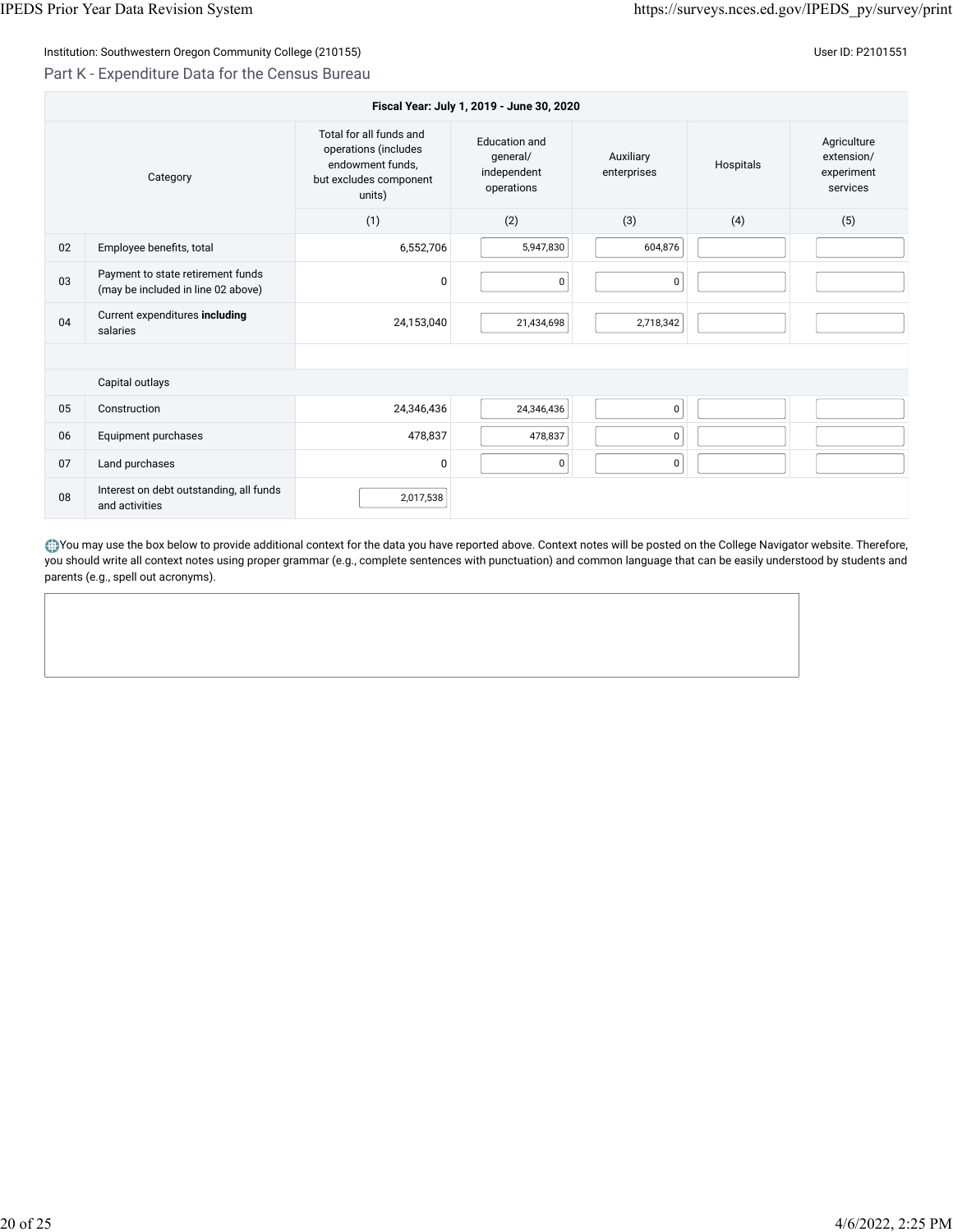Part L - Debt and Assets for Census Bureau, page 1

| Fiscal Year: July 1, 2019 - June 30, 2020 |                                                         |            |  |
|-------------------------------------------|---------------------------------------------------------|------------|--|
| <b>Debt</b>                               |                                                         |            |  |
|                                           | Category                                                | Amount     |  |
| 01                                        | Long-term debt outstanding at beginning of fiscal year  | 59,443,912 |  |
| 02                                        | Long-term debt issued during fiscal year                | 79,077     |  |
| 03                                        | Long-term debt retired during fiscal year               | 3,718,864  |  |
| 04                                        | Long-term debt outstanding at end of fiscal year        | 55,804,125 |  |
| 05                                        | Short-term debt outstanding at beginning of fiscal year | 1,185,876  |  |
| 06                                        | Short-term debt outstanding at end of fiscal year       | 0          |  |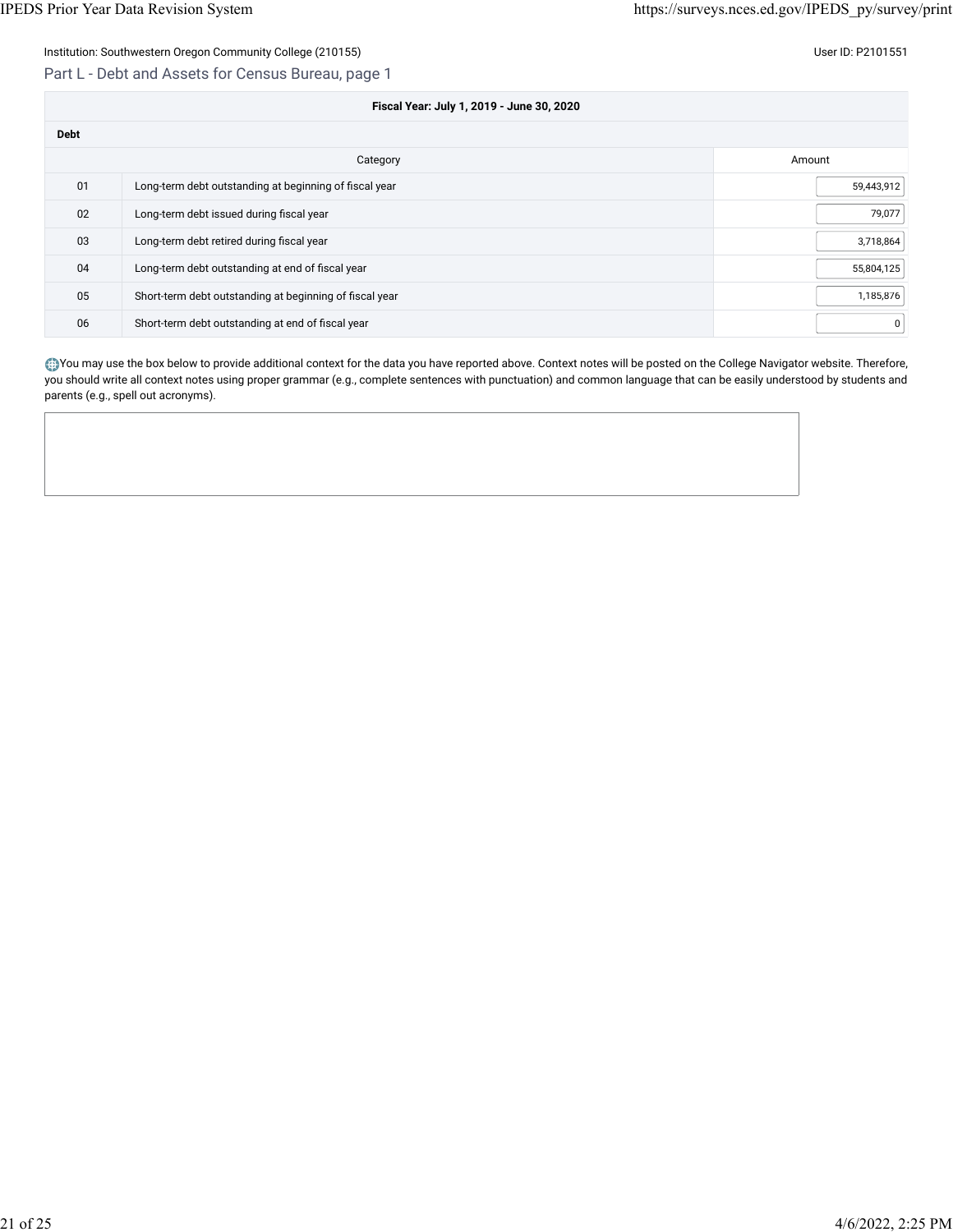Part L - Debt and Assets for Census Bureau, page 2

|               | Fiscal Year: July 1, 2019 - June 30, 2020                                                  |              |  |  |  |
|---------------|--------------------------------------------------------------------------------------------|--------------|--|--|--|
| <b>Assets</b> |                                                                                            |              |  |  |  |
|               | Category                                                                                   | Amount       |  |  |  |
| 07            | Total cash and security assets held at end of fiscal year in sinking or debt service funds | 0            |  |  |  |
| 08            | Total cash and security assets held at end of fiscal year in bond funds                    | $\mathbf{0}$ |  |  |  |
| 09            | Total cash and security assets held at end of fiscal year in all other funds               | 11,693,737   |  |  |  |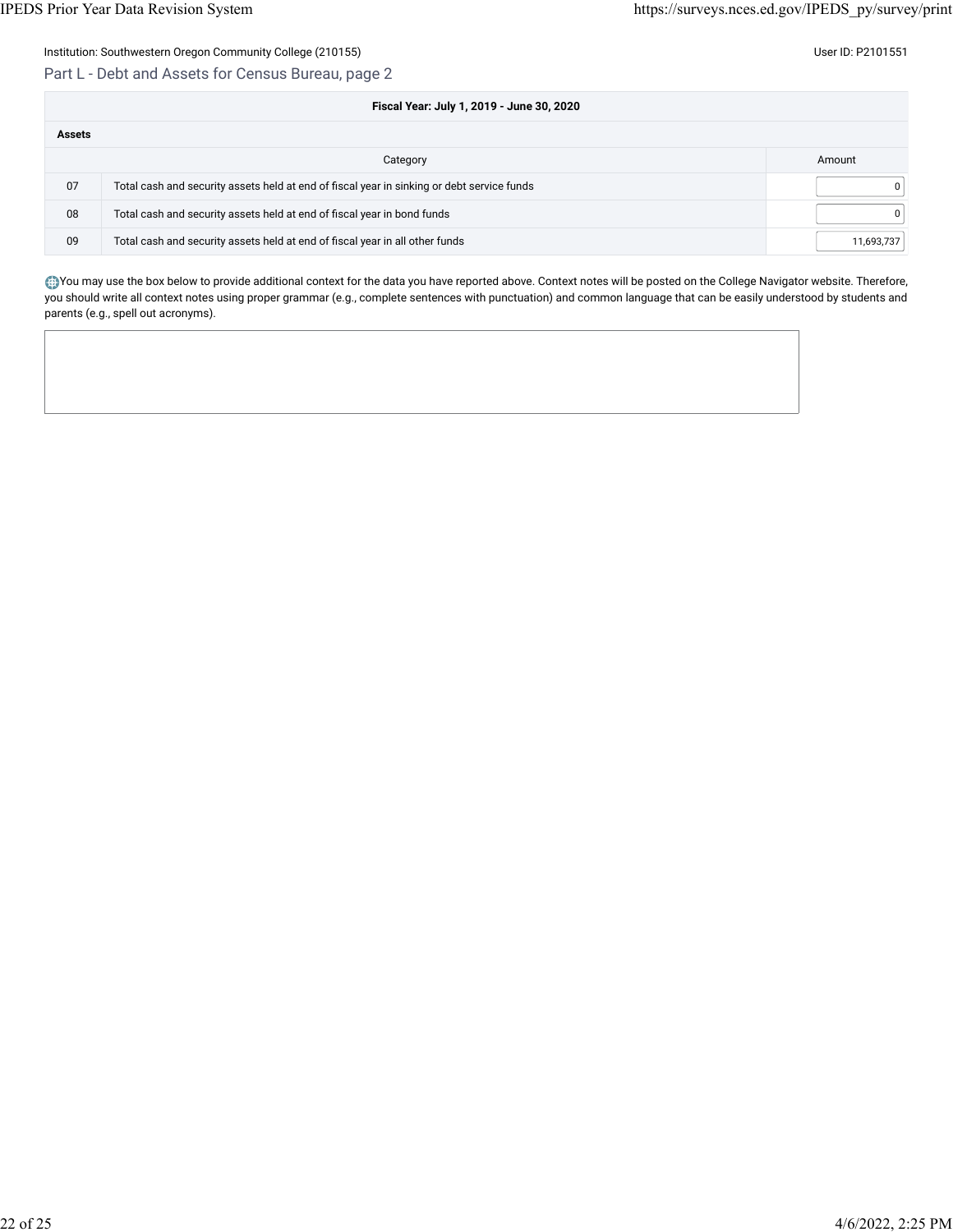Institution: Southwestern Oregon Community College (210155) Community College (210155)

## Prepared by

## **Prepared by**

Reporting Reminders:

- The name of the preparer is being collected so that we can follow up with the appropriate person in the event that there are questions concerning the data.
- The Keyholder will be copied on all email correspondence to other preparers.
- The time it took to prepare this component is being collected so that we can continue to improve our estimate of the reporting burden associated with IPEDS.
- Please include in your estimate the time it took for you to review instructions, query and search data sources, complete and review the component, and submit the data through the Data Collection System.
- Thank you for your assistance.

| Keyholder<br><b>SFA Contact</b><br>└                                         | <b>HR Contact</b> |
|------------------------------------------------------------------------------|-------------------|
| Academic Library Contact<br><b>Finance Contact</b><br>$_{\circledcirc}$<br>C | Other             |
| Name:   Kathy Dixon                                                          |                   |
| Email:   kathy.dixon@socc.edu                                                |                   |

How many staff from your institution only were involved in the data collection and reporting process of this survey component?

1.00 Number of Staff (including yourself)

How many hours did you and others from your institution only spend on each of the steps below when responding to this survey component? Exclude the hours spent collecting data for state and other reporting purposes.

| Staff member  | <b>Collecting Data Needed</b> | Revising Data to Match<br><b>IPEDS Requirements</b> | <b>Entering Data</b> | Revising and Locking<br>Data |
|---------------|-------------------------------|-----------------------------------------------------|----------------------|------------------------------|
| Your office   | 12.00<br>hours                | hours<br>4.00                                       | 3.00<br>hours        | hours<br>1.00 <sub>1</sub>   |
| Other offices | hours                         | hours                                               | hours                | hours                        |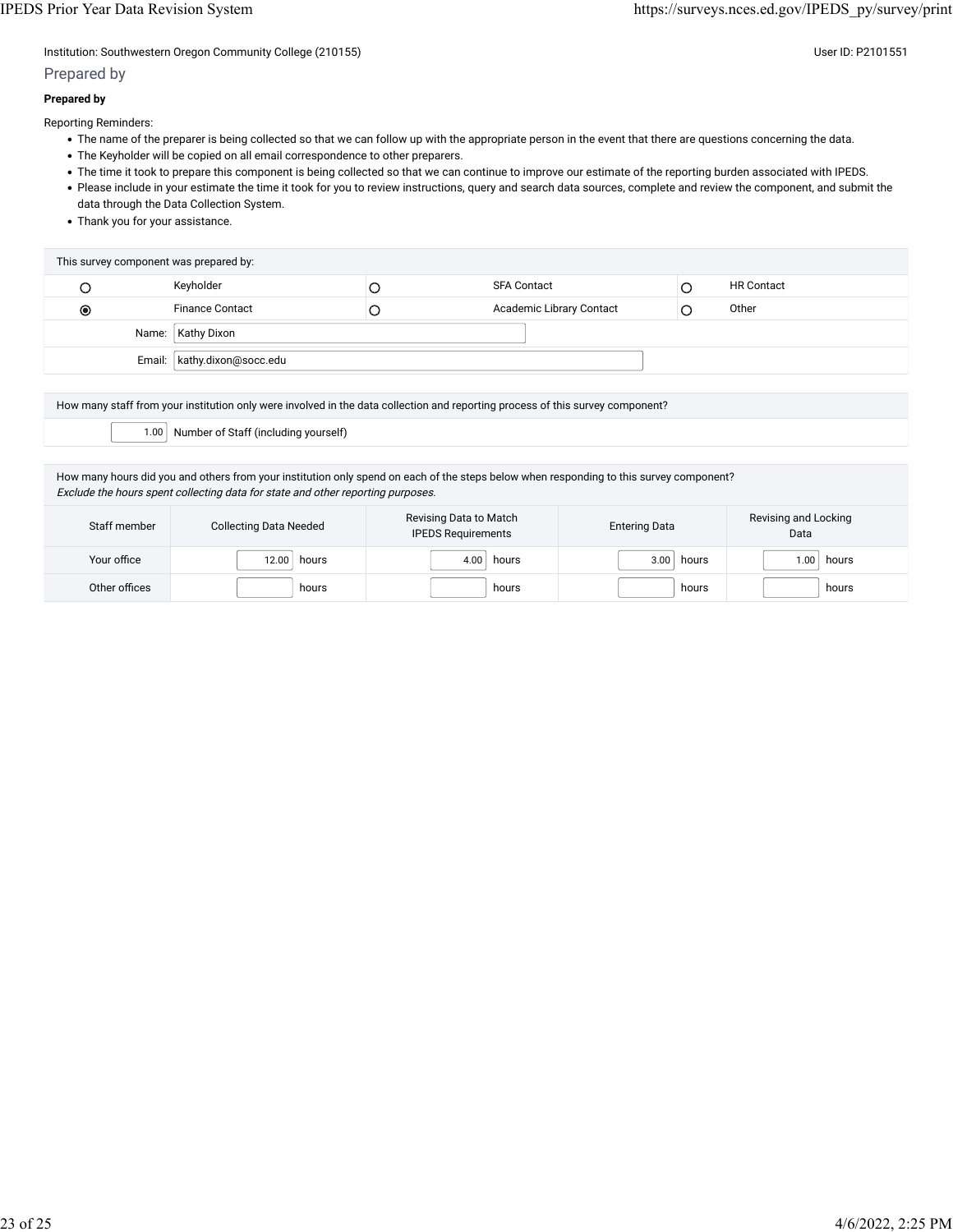#### Institution: Southwestern Oregon Community College (210155) Community College (210155)

#### Summary

#### **Finance Survey Summary**

IPEDS collects important information regarding your institution. All data reported in IPEDS survey components become available in the IPEDS Data Center and appear as aggregated data in various Department of Education reports. Additionally, some of the reported data appears specifically for your institution through the College Navigator website and is included in your institution's Data Feedback Report (DFR). The purpose of this summary is to provide you an opportunity to view some of the data that, when accepted through the IPEDS quality control process, will appear on the College Navigator website and/or your DFR. College Navigator is updated approximately three months after the data collection period closes and Data Feedback Reports will be available through the [Data Center](https://nces.ed.gov/ipeds/use-the-data) and sent to your institution's CEO in November 2020.

Please review your data for accuracy. If you have questions about the data displayed below after reviewing the data reported on the survey screens, please contact the IPEDS Help Desk at: 1-877-225-2568 or [ipedshelp@rti.org.](mailto:ipedshelp@rti.org)

| <b>Core Revenues</b>                 |                        |                                |                                  |  |  |
|--------------------------------------|------------------------|--------------------------------|----------------------------------|--|--|
| <b>Revenue Source</b>                | <b>Reported values</b> | Percent of total core revenues | Core revenues per FTE enrollment |  |  |
| Tuition and fees                     | \$3,524,146            | 9%                             | \$2,603                          |  |  |
| State appropriations                 | \$8,185,594            | 21%                            | \$6,045                          |  |  |
| Local appropriations                 | \$6,279,597            | 16%                            | \$4,638                          |  |  |
| Government grants and contracts      | \$7,449,932            | 19%                            | \$5,502                          |  |  |
| Private gifts, grants, and contracts | \$1,024,274            | 3%                             | \$756                            |  |  |
| Investment income                    | \$450,251              | 1%                             | \$333                            |  |  |
| Other core revenues                  | \$12,623,375           | 32%                            | \$9,323                          |  |  |
| Total core revenues                  | \$39,537,169           | 100%                           | \$29,200                         |  |  |
|                                      |                        |                                |                                  |  |  |
| Total revenues                       | \$42,527,094           | N/A                            | \$31,408                         |  |  |

Other core revenues include federal appropriations; sales and services of educational activities; other operating and nonoperating sources; and other revenues and additions (e.g., capital appropriations, capital grants and gifts, etc.). Core revenues exclude revenues from auxiliary enterprises (e.g., bookstores, dormitories), hospitals, and independent operations. For institutions reporting in Full parent/child relationships, core revenues per FTE enrollment amounts will not be allocated to child institutions.

| <b>Core Expenses</b>    |                        |                                |                                  |  |  |
|-------------------------|------------------------|--------------------------------|----------------------------------|--|--|
| <b>Expense function</b> | <b>Reported values</b> | Percent of total core expenses | Core expenses per FTE enrollment |  |  |
| Instruction             | \$6,993,663            | 21%                            | \$5,165                          |  |  |
| Research                | \$0                    | 0%                             | \$0                              |  |  |
| Public service          | \$2,807,291            | 9%                             | \$2,073                          |  |  |
| Academic support        | \$1,877,323            | 6%                             | \$1,387                          |  |  |
| Institutional support   | \$7,086,202            | 22%                            | \$5,234                          |  |  |
| Student services        | \$5,886,838            | 18%                            | \$4,348                          |  |  |
| Other core expenses     | \$8,190,943            | 25%                            | \$6,049                          |  |  |
| Total core expenses     | \$32,842,260           | 100%                           | \$24,256                         |  |  |
|                         |                        |                                |                                  |  |  |
| Total expenses          | \$36,004,020           | N/A                            | \$26,591                         |  |  |

Other core expenses include scholarships and fellowships, net of discounts and allowances, and other expenses. Core expenses exclude expenses from auxiliary enterprises (e.g., bookstores, dormitories), hospitals, and independent operations. For institutions reporting in Full parent/child relationships, core expenses per FTE enrollment amounts will not be allocated to child institutions.

| <b>Calculated value</b> |                                                                                                                     |      |        |
|-------------------------|---------------------------------------------------------------------------------------------------------------------|------|--------|
|                         | <b>Calculated value</b>                                                                                             |      |        |
| FTE enrollment          |                                                                                                                     | 1354 |        |
|                         | the contract of the contract of the contract of the contract of the contract of the contract of the contract of<br> |      | $\sim$ |

The full-time equivalent (FTE) enrollment used in this report is the sum of the institution's FTE undergraduate enrollment and FTE graduate enrollment (as calculated from or reported on the 12-month Enrollment component). FTE is estimated using 12- month instructional activity (credit and/or clock hours). All doctor's degree students are reported as graduate students.